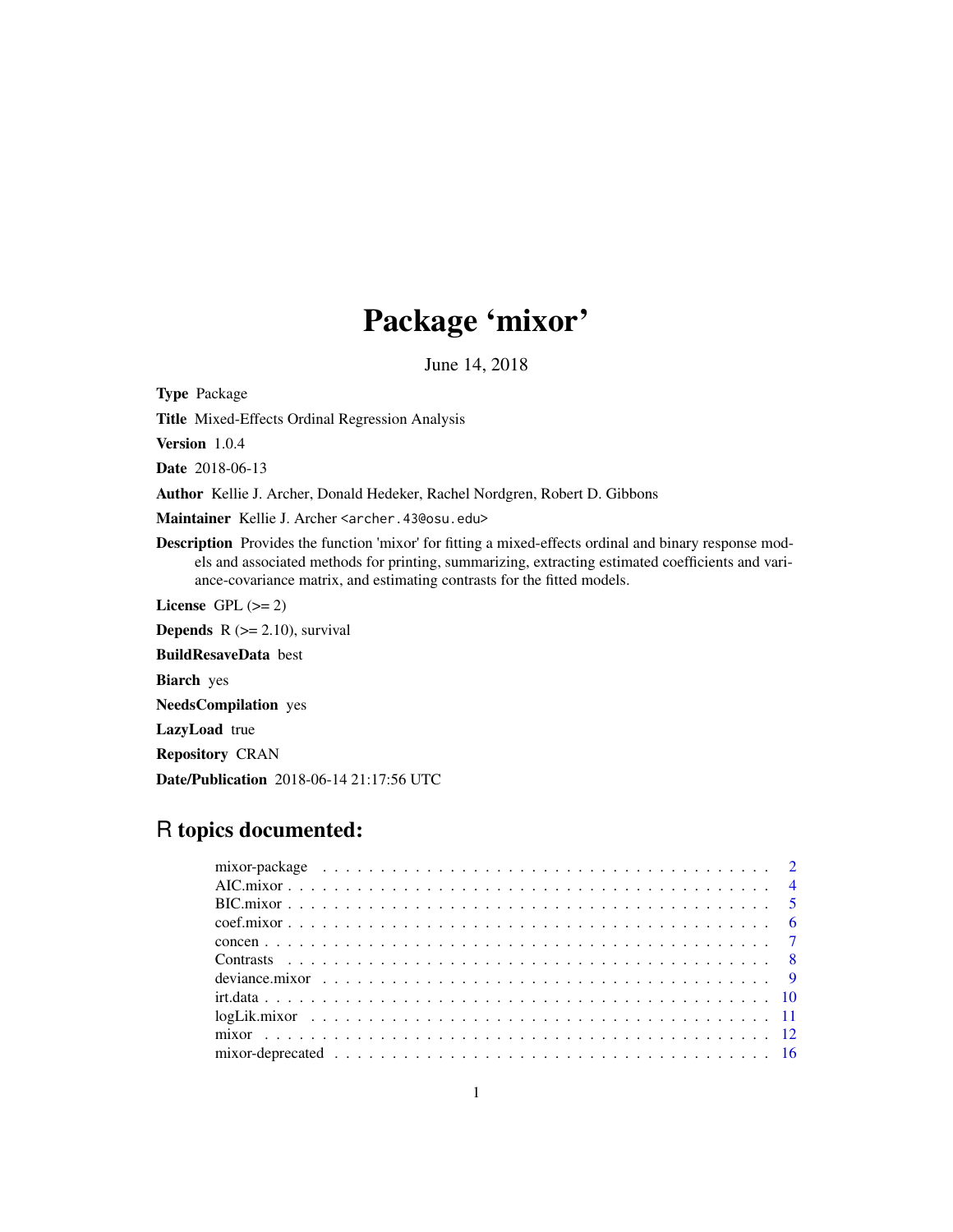# <span id="page-1-0"></span>2 mixor-package

| Index |  |
|-------|--|
|       |  |
|       |  |
|       |  |
|       |  |
|       |  |
|       |  |
|       |  |
|       |  |
|       |  |
|       |  |

mixor-package *Mixed-Effects Ordinal Regression Analysis*

# Description

This package provides a function mixor for fitting mixed-effects ordinal and binary response models and associated methods for printing, summarizing, extracting estimated coefficients and the variance-covariance matrix, and estimating contrasts for the fitted models.

# Details

| Package:              | mixor                                                                                                    |
|-----------------------|----------------------------------------------------------------------------------------------------------|
| Type:                 | Package                                                                                                  |
| Title:                | Mixed-Effects Ordinal Regression Analysis                                                                |
| Version:              | 1.0.4                                                                                                    |
| Date:                 | 2018-06-13                                                                                               |
| Author:               | Kellie J. Archer, Donald Hedeker, Rachel Nordgren, Robert D. Gibbons                                     |
| Maintainer:           | Kellie J. Archer <archer.43@osu.edu></archer.43@osu.edu>                                                 |
| Description:          | Provides the function 'mixor' for fitting a mixed-effects ordinal and binary response models and associa |
| License:              | $GPL$ ( $>=2$ )                                                                                          |
| Depends:              | $R$ ( $>= 2.10$ ), survival                                                                              |
| BuildResaveData:      | best                                                                                                     |
| Biarch:               | yes                                                                                                      |
| NeedsCompilation: yes |                                                                                                          |
| LazyLoad:             | true                                                                                                     |
|                       |                                                                                                          |

Index of help topics:

| AIC.mixor         | Return AIC for a Fitted Mixor Model             |
|-------------------|-------------------------------------------------|
| BIC.mixor         | Return BIC for a Fitted Mixor Model             |
| Contrasts         | Estimate Contrasts for Mixor Object             |
| SmokeOnset        | Smoking Onset Data                              |
| SmokingPrevention | Television School and Family Smoking Prevention |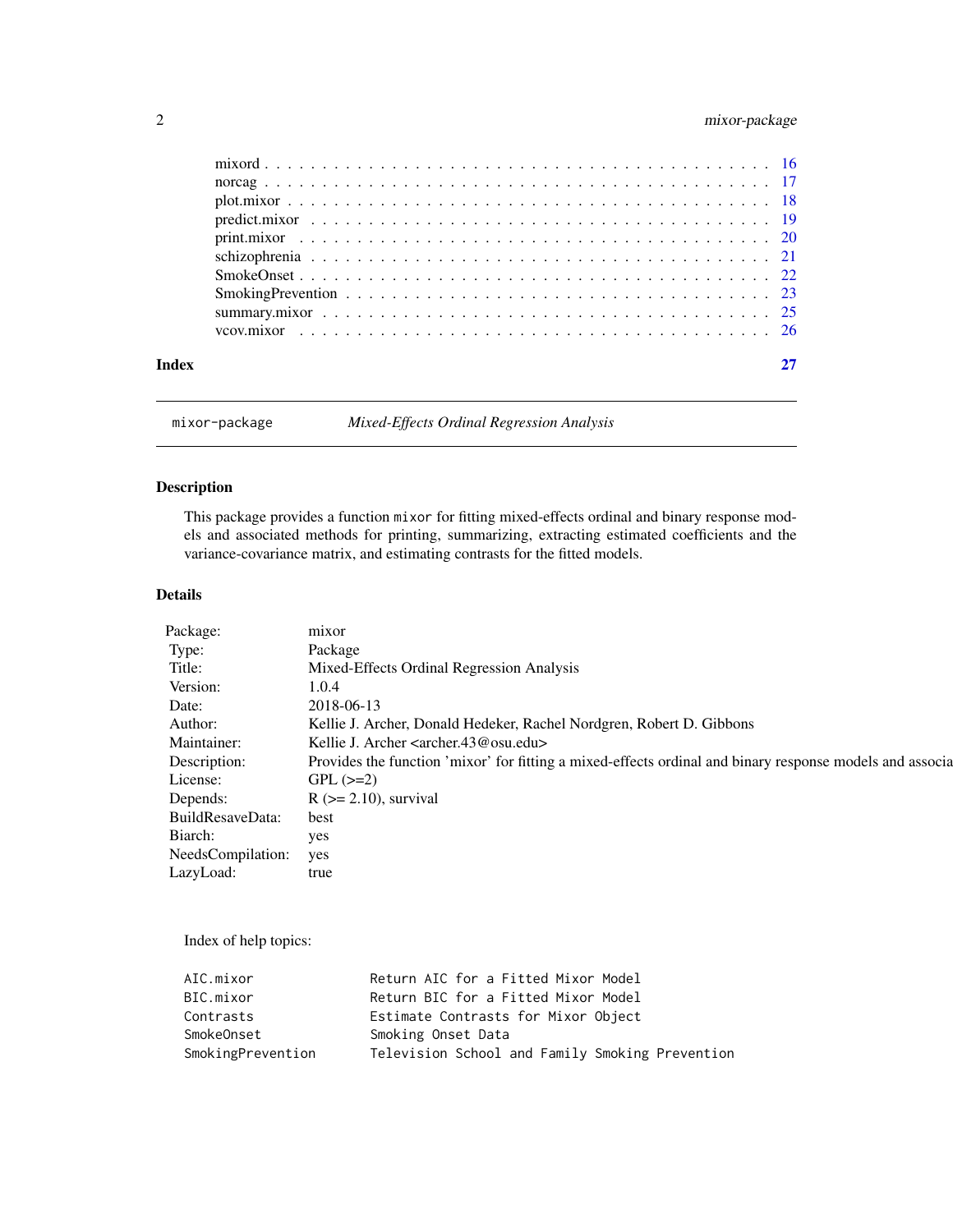# <span id="page-2-0"></span>mixor-package 3

|                  | and Cessation Project Data                            |
|------------------|-------------------------------------------------------|
| coef.mixor       | Extract Model Coefficients                            |
| concen           | Twins Trouble Concentrating Data                      |
| deviance.mixor   | Return the deviance for a Fitted Mixor Model          |
| irt.data         | Armed Servces Vocational Aptitude Battery             |
| logLik.mixor     | Return the log-likelihood for a Fitted Mixor<br>Model |
| mixor            | Mixed-Effects Ordinal Regression Analysis             |
| mixor-deprecated | Deprecated Functions in Package mixor                 |
| mixor-package    | Mixed-Effects Ordinal Regression Analysis             |
| mixord           | Old Function Name Replaced with mixor                 |
| norcag           | Attitudes Towards Sex Data from the 1989              |
|                  | General Social Survey                                 |
| plot.mixor       | Plot empirical Bayes estimates of random              |
|                  | effects for a Mixor Model Object                      |
| predict.mixor    | Predict Outcome From Mixor Fitted Model               |
| print.mixor      | Printing Mixor Model Fits                             |
| schizophrenia    | National Institute of Mental Health                   |
|                  | Schizophrenia Collaborative Study                     |
| summary.mixor    | Summarize Mixor Model Fit                             |
| vcov.mixor       | Return Variance-Covariance Matrix for a Mixor         |
|                  | Model Object                                          |

This package provides a function mixor for fitting mixed-effects ordinal and binary response models and associated methods for printing, summarizing, extracting estimated coefficients and the variance-covariance matrix, and estimating contrasts for the fitted models.

# Author(s)

Kellie J. Archer, Donald Hedeker, Rachel Nordgren, Robert D. Gibbons Kellie J. Archer, Donald Hedeker, Rachel Nordgren, Robert D. Gibbons Maintainer: Kellie J. Archer <archer.43@osu.edu> Kellie J. Archer <archer.43@osu.edu>

# References

Hedeker D. and Gibbons R.D. (1996) A computer program for mixed-effects ordinal regression analysis. *Computer Methods and Programs in Biomedicine* 49, 157-176.

# See Also

See also [mixor](#page-11-1), and examples in [norcag](#page-16-1), [irt.data](#page-9-1), [concen](#page-6-1), [SmokeOnset](#page-21-1), [schizophrenia](#page-20-1)

```
library("mixor")
data("SmokingPrevention")
# data frame must be sorted by id variable
SmokingPrevention<-SmokingPrevention[order(SmokingPrevention$class),]
# school model
Fitted.school<-mixor(thksord~thkspre+cc+tv+cctv, data=SmokingPrevention,
```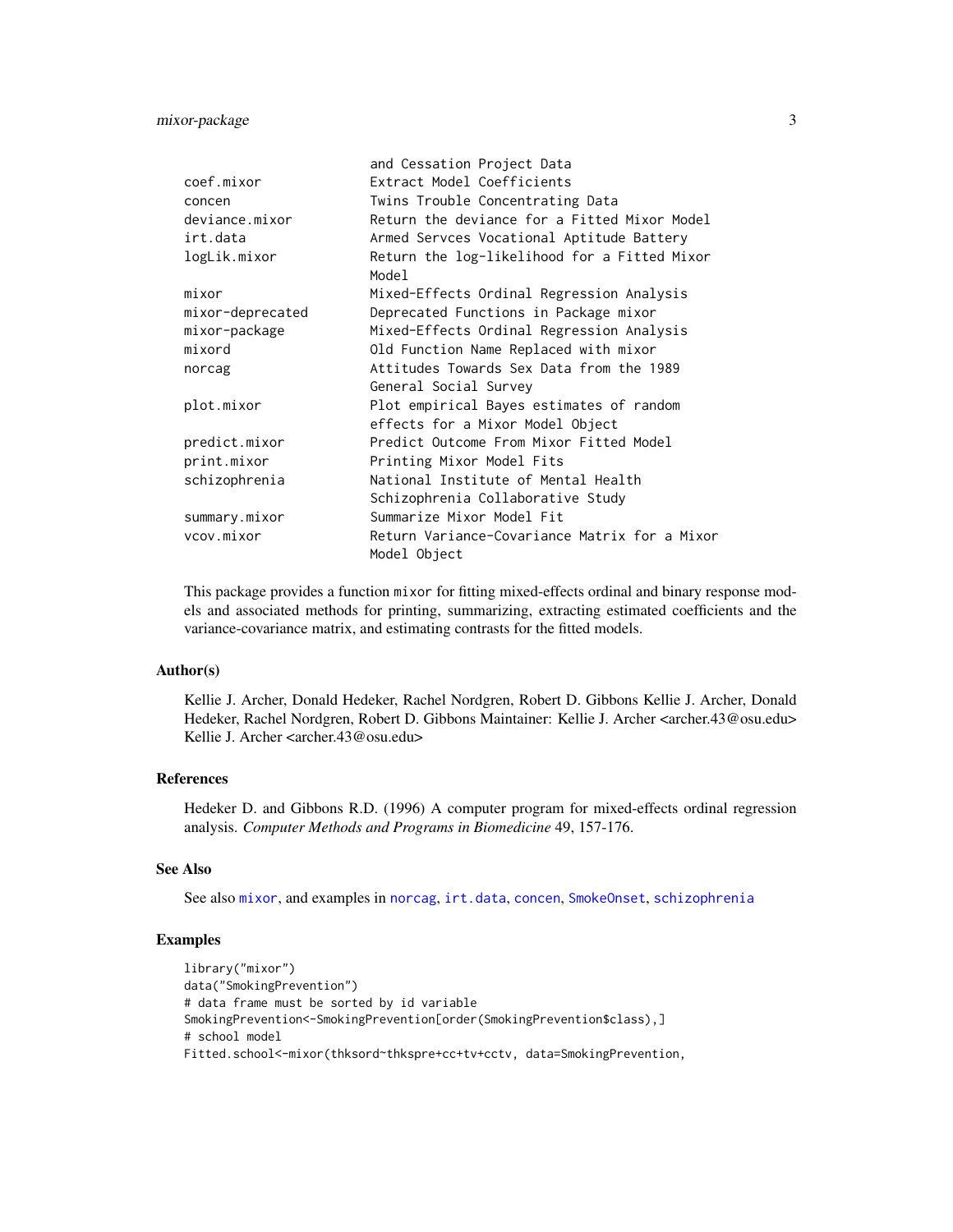#### <span id="page-3-0"></span>4 AIC.mixor

```
id=school, link="logit")
summary(Fitted.school)
vcov(Fitted.school)
# students in classrooms analysis
Fitted.students<-mixor(thksord~thkspre+cc+tv+cctv, data=SmokingPrevention,
   id=class, link="logit", nAGQ=11)
summary(Fitted.students)
coef(Fitted.students)
vcov(Fitted.students)
cm < -matrix(c(-1,-1,-1,0,0,0,0,0,0,0,0,0,0,0,0,0,0,
0,0,0,1,0,0,0,1),
ncol=3,byrow=TRUE)
Contrasts(Fitted.students, contrast.matrix=cm)
```
AIC.mixor *Return AIC for a Fitted Mixor Model*

# Description

Returns the AIC of a fitted mixor model.

#### Usage

## S3 method for class 'mixor' AIC(object, ...)

# Arguments

| object   | a mixor object.  |
|----------|------------------|
| $\cdots$ | other arguments. |

# Value

AIC of the fitted mixor model.

#### Author(s)

Kellie J. Archer, Donald Hedeker, Rachel Nordgren, Robert D. Gibbons

# See Also

See Also as [mixor](#page-11-1), [summary.mixor](#page-24-1)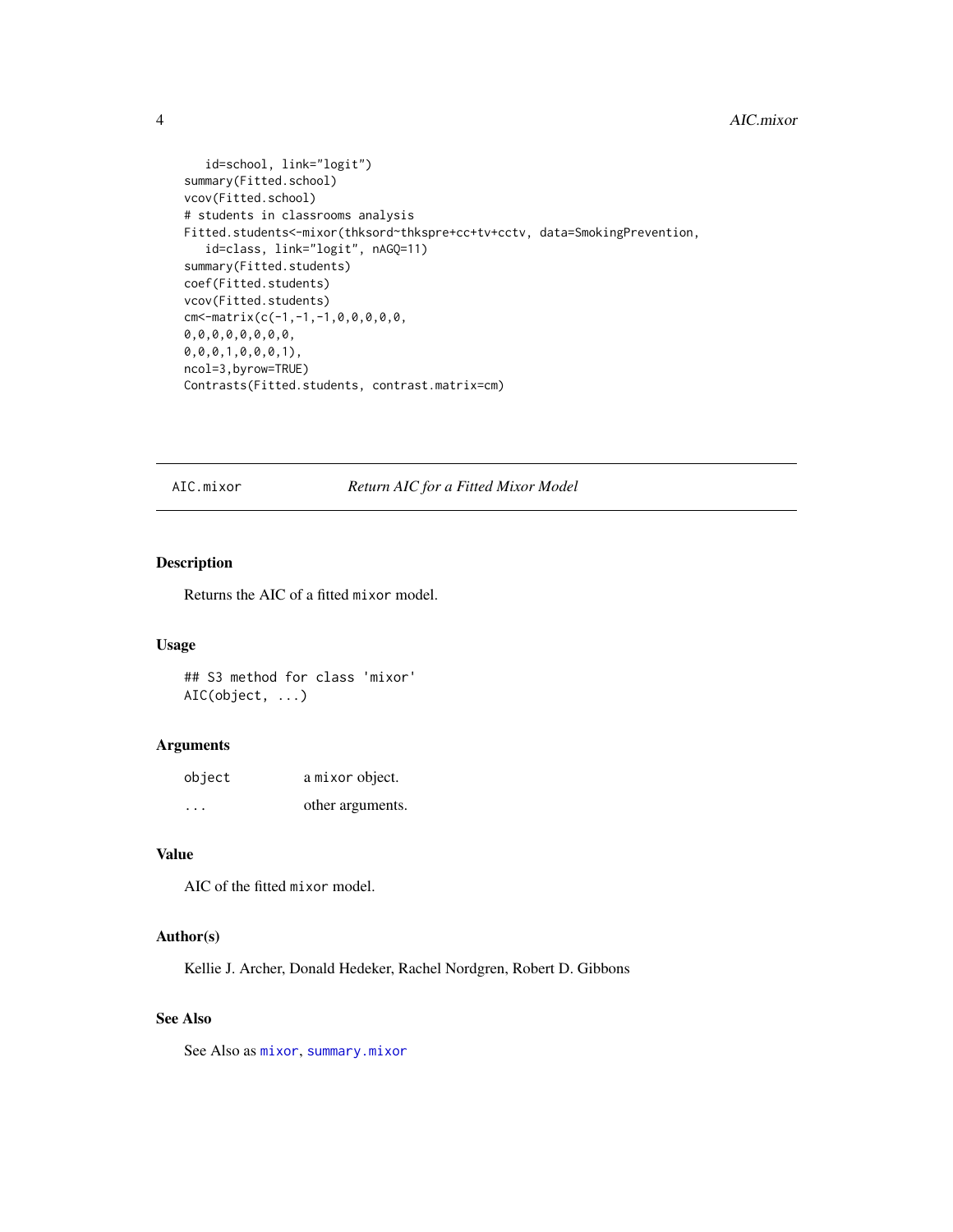#### <span id="page-4-0"></span>BIC.mixor 5

# Examples

```
library("mixor")
data("schizophrenia")
### Random intercept
SCHIZO1.fit<-mixor(imps79o ~ TxDrug + SqrtWeek + TxSWeek, data=schizophrenia,
    id=id, link="probit")
summary(SCHIZO1.fit)
AIC(SCHIZO1.fit)
```
BIC.mixor *Return BIC for a Fitted Mixor Model*

# Description

Returns the BIC of a fitted mixor model.

#### Usage

## S3 method for class 'mixor' BIC(object, ...)

# Arguments

| object  | a mixor object.  |
|---------|------------------|
| $\cdot$ | other arguments. |

# Value

BIC of the fitted mixor model.

# Author(s)

Kellie J. Archer, Donald Hedeker, Rachel Nordgren, Robert D. Gibbons

# See Also

See Also as [mixor](#page-11-1), [summary.mixor](#page-24-1)

```
library("mixor")
data("schizophrenia")
### Random intercept
SCHIZO1.fit<-mixor(imps79o ~ TxDrug + SqrtWeek + TxSWeek, data=schizophrenia,
     id=id, link="probit")
summary(SCHIZO1.fit)
BIC(SCHIZO1.fit)
```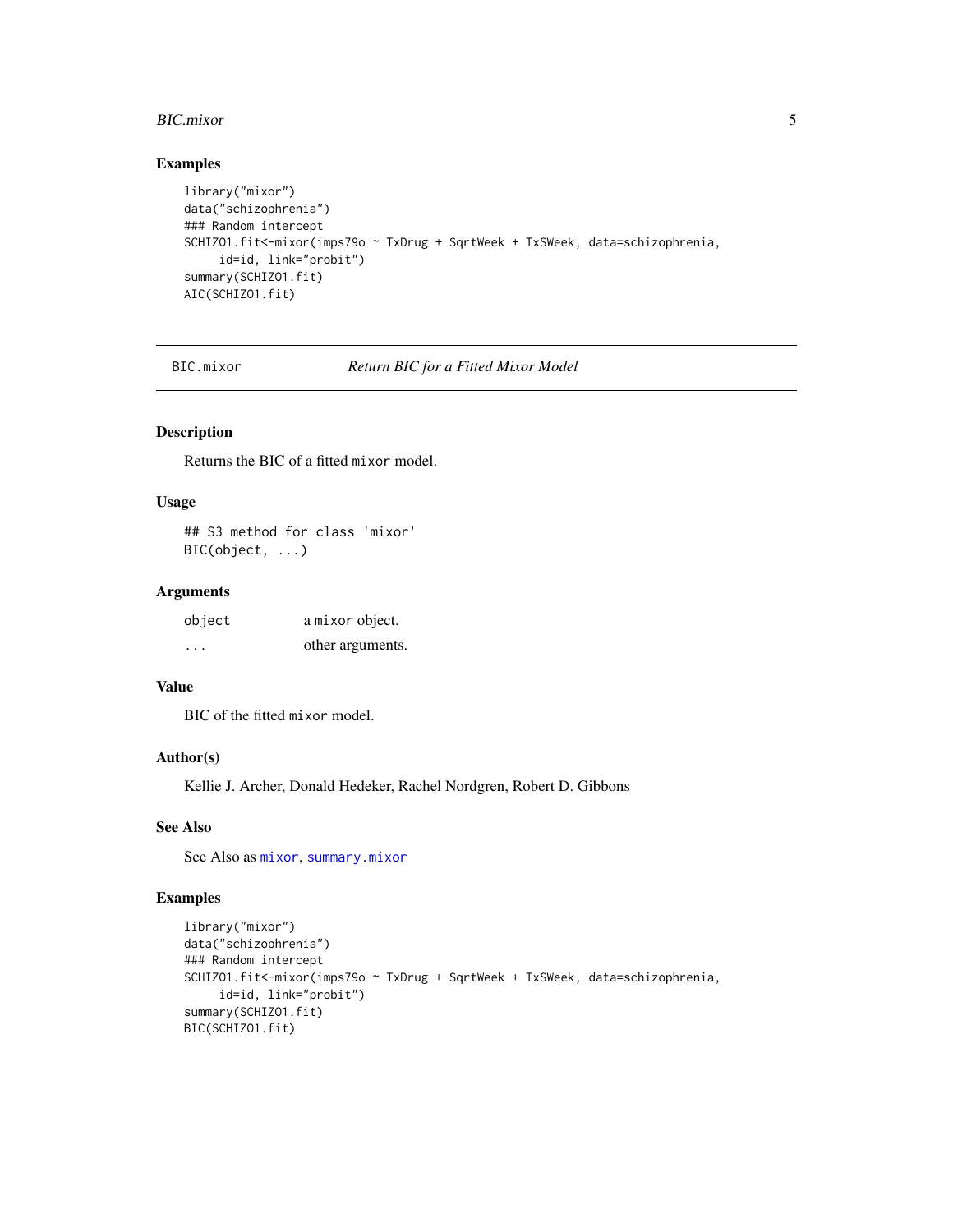<span id="page-5-1"></span><span id="page-5-0"></span>

coef.mixor is a generic function which extracts the model coefficients from a fitted model object fit using mixor

#### Usage

## S3 method for class 'mixor' coef(object, ...)

# Arguments

| object  | a mixor object.  |
|---------|------------------|
| $\cdot$ | other arguments. |

# Value

Coefficients extracted from the model object.

# Author(s)

Kellie J. Archer, Donald Hedeker, Rachel Nordgren, Robert D. Gibbons

# See Also

See Also as [mixor](#page-11-1), [summary.mixor](#page-24-1)

```
library("mixor")
data("schizophrenia")
### Random intercept model
SCHIZO1.fit<-mixor(imps79o ~ TxDrug + SqrtWeek + TxSWeek, data=schizophrenia,
   id=id, link="probit")
coef(SCHIZO1.fit)
```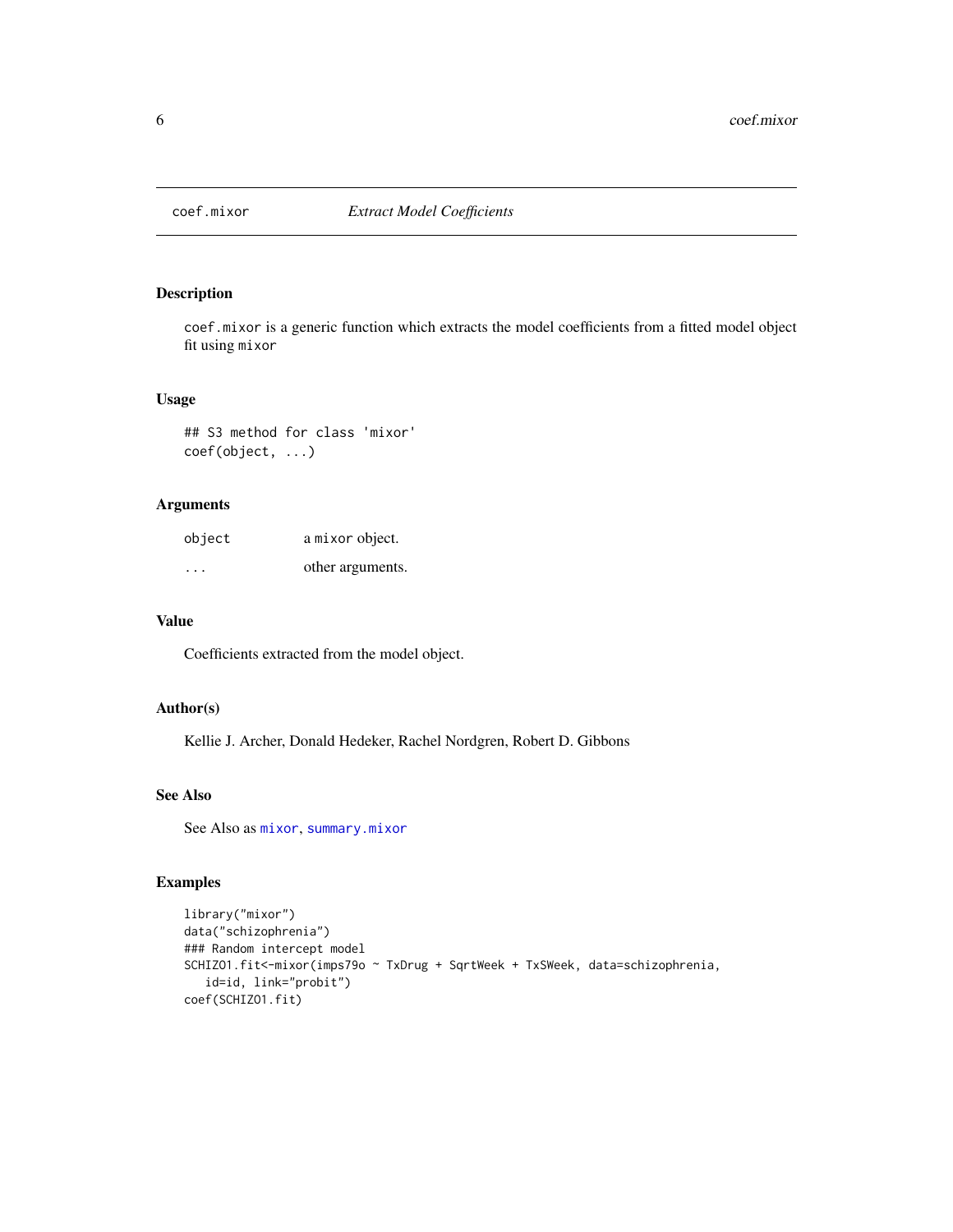<span id="page-6-1"></span><span id="page-6-0"></span>

Monozygotic and dizygotic twins trouble concentrating data

### Usage

data(concen)

# Format

A data frame with 16 observations on the following 6 variables.

ID a numeric vector indicating the unique twin pair ID

TConcen an indicator variable representing trouble concentrating  $(0 = absent, 1 = present)$ 

int a numeric vector of ones; used in the stand-alone MIXOR program to represent the intercept

Mz an indicator variable representing MZ twins  $(1 = MZ, 0 = DZ)$ 

Dz an indicator variable representing DZ twins  $(1 = DZ, 0 = MZ)$ 

freq a numeric vector representing the frequency of the pattern

#### References

Ramakrishnan V. et al (1992) Elementary methods for the analysis of dichotomous outcomes in unselected samples of twins *Genetic Epidemiology* 9, 273-287.

```
library("mixor")
data("concen")
# sort the data by twin pair ID
concen<-concen[order(concen$ID),]
# common ICC probit model
Common.ICC<-mixor(TConcen~Mz, data=concen, id=ID, weights=freq,
     link="probit", nAGQ=10, random.effect.mean=FALSE)
summary(Common.ICC)
# Varying ICC probit model
Varying.ICC<-mixor(TConcen~Mz+Dz, data=concen, id=ID, weights=freq,
   which.random.slope=1:2, exclude.fixed.effect=2, link="probit",
   nAGQ=20, random.effect.mean=FALSE, UNID=1)
summary(Varying.ICC)
```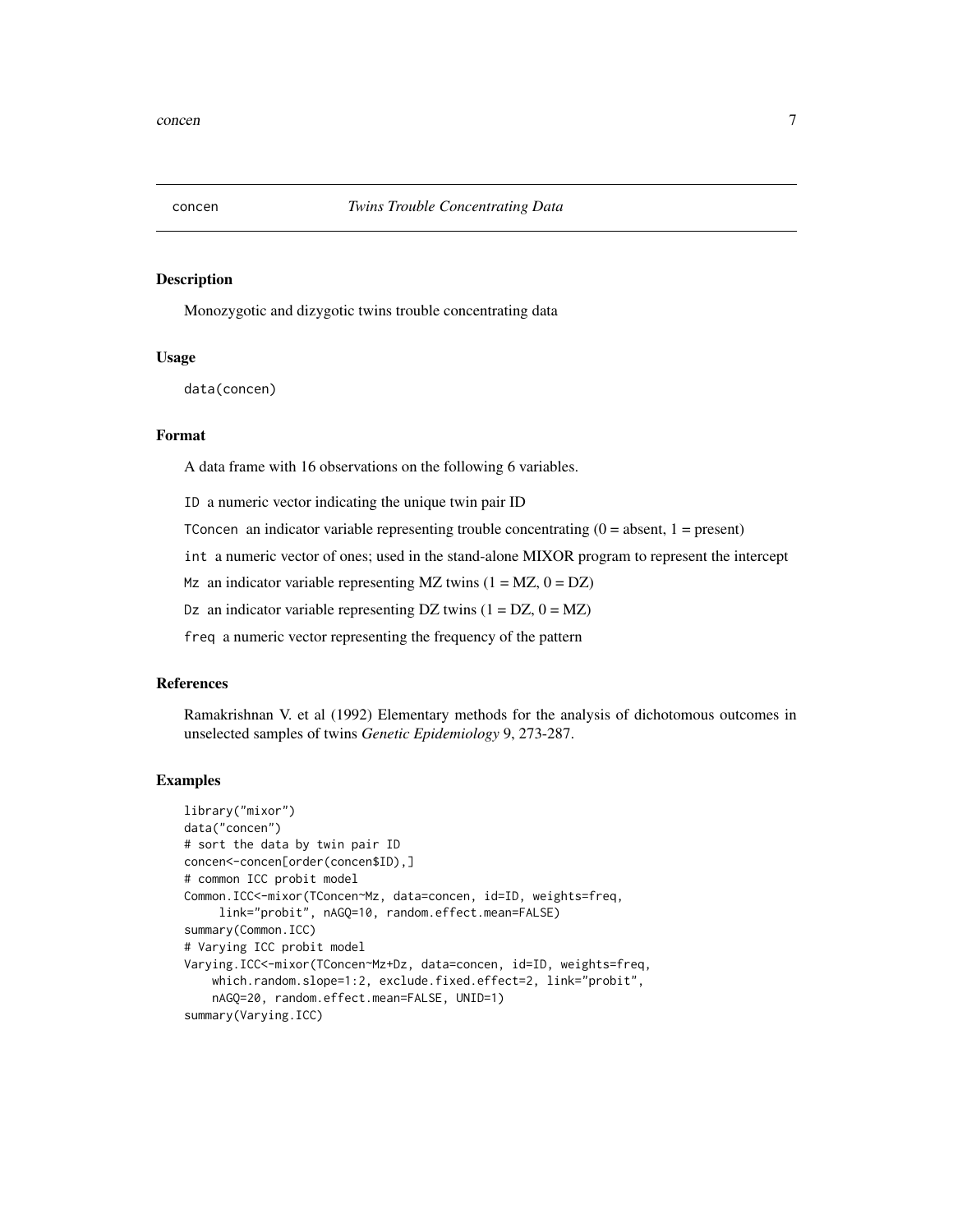<span id="page-7-0"></span>

This function is used to specify and estimate contrasts of interest for a mixor object.

# Usage

```
Contrasts(fit, contrast.matrix, digits=max(3, getOption("digits") - 2),
   signif.stars=TRUE, dig.tst = max(1, min(5, digits - 1)))
```
# Arguments

| fit             | A mixor object.                                                                                                                                      |  |
|-----------------|------------------------------------------------------------------------------------------------------------------------------------------------------|--|
| contrast.matrix |                                                                                                                                                      |  |
|                 | A matrix of contrasts of interest. Each column in the contrast matrix should be<br>of the same length as the coef vector of the fitted mixor object. |  |
| digits          | minimum number of significant digits to be used for most numbers.                                                                                    |  |
| signif.stars    | logical; if TRUE, P-values are additionally encoded visually as "significance"<br>stars" in order to help scanning of long coefficient tables.       |  |
| dig.tst         | minimum number of significant digits for the test statistics.                                                                                        |  |

# Value

A list containing the following components:

| contrast.matrix |                                                                                                  |
|-----------------|--------------------------------------------------------------------------------------------------|
|                 | a matrix specifying the contrasts of interest.                                                   |
| Contrasts       | a matrix containing the estimates, SEs, Z-values, and p-values for the contrasts<br>of interest. |

# Author(s)

Kellie J. Archer, Donald Hedeker, Rachel Nordgren, Robert D. Gibbons

# See Also

See Also as [mixor](#page-11-1), [coef.mixor](#page-5-1), [vcov.mixor](#page-25-1)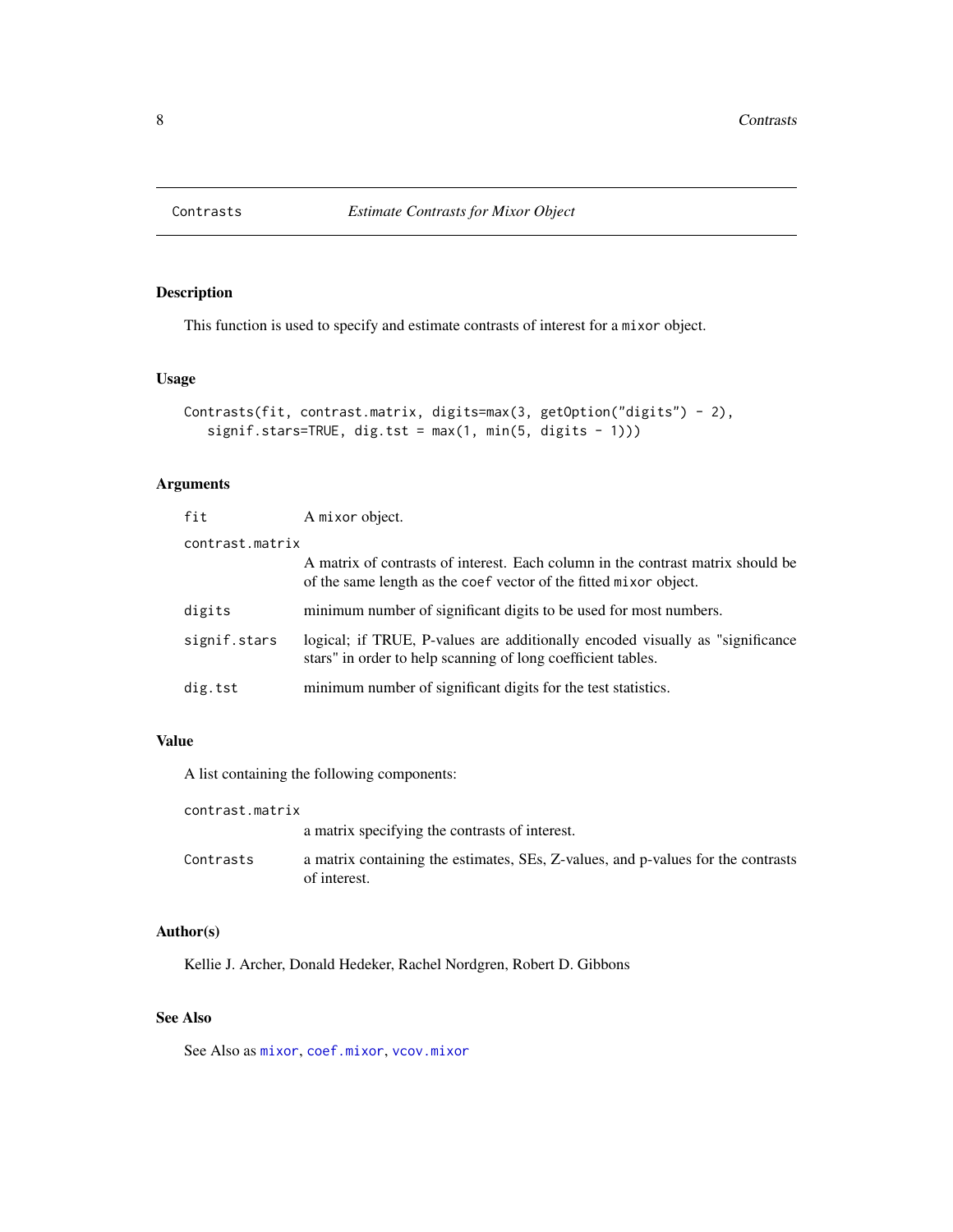# <span id="page-8-0"></span>deviance.mixor 9

# Examples

```
library("mixor")
data("SmokingPrevention")
# data frame must be sorted by id variable
SmokingPrevention<-SmokingPrevention[order(SmokingPrevention$class),]
Fitted.students<-mixor(thksord~thkspre+cc+tv+cctv, data=SmokingPrevention,
     id=class, link="logit")
summary(Fitted.students)
coef(Fitted.students)
vcov(Fitted.students)
cm<-matrix(c(-1,-1,-1,0,0,0,0,0,
              0, 0, 0,0,0,0,0,0,
  0, 0, 0,1,0,0,0,1),ncol=3,byrow=TRUE)
Contrasts(Fitted.students, contrast.matrix=cm)
```
<span id="page-8-1"></span>

deviance.mixor *Return the deviance for a Fitted Mixor Model*

### Description

Returns the deviance of a fitted mixor model.

#### Usage

## S3 method for class 'mixor' deviance(object, ...)

#### Arguments

| object   | a mixor object.  |
|----------|------------------|
| $\cdots$ | other arguments. |

#### Value

Deviance of the fitted mixor model.

#### Author(s)

Kellie J. Archer, Donald Hedeker, Rachel Nordgren, Robert D. Gibbons

# See Also

See Also as [mixor](#page-11-1), [summary.mixor](#page-24-1), [logLik.mixor](#page-10-1)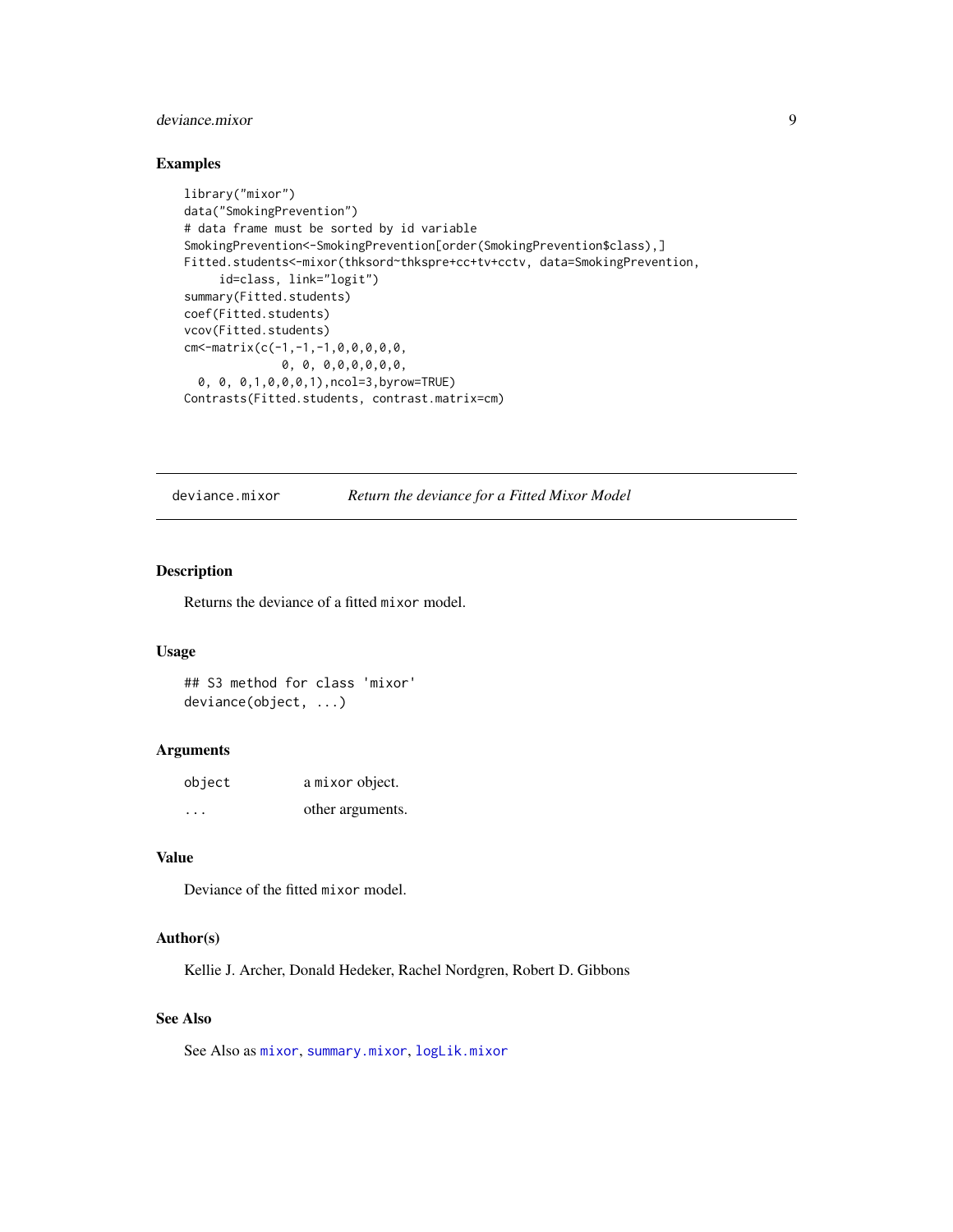#### Examples

```
library("mixor")
data("schizophrenia")
### Random intercept
SCHIZO1.fit<-mixor(imps79o ~ TxDrug + SqrtWeek + TxSWeek, data=schizophrenia,
     id=id, link="probit")
summary(SCHIZO1.fit)
deviance(SCHIZO1.fit)
```
<span id="page-9-1"></span>

irt.data *Armed Servces Vocational Aptitude Battery*

#### Description

Arithmetic reasoning items from the Armed Servces Vocational Aptitude Battery

#### Usage

data(irt.data)

# Format

A data frame with 128 observations on the following 13 variables.

ID a numeric vector indicating unique pattern identifier

Resp item response  $(0 = incorrect; 1 = correct)$ 

int a numeric vector of ones; used in MIXOR stand-alone program to represent the intercept

Item1 Arithmetic reasoning item  $1 (0 = no; 1 = yes)$ 

Item2 Arithmetic reasoning item  $2 (0 = no; 1 = yes)$ 

Item3 Arithmetic reasoning item  $3(0 = no; 1 = yes)$ 

Item4 Arithmetic reasoning item  $4 (0 = no; 1 = yes)$ 

SexF an indicator variable representing gender  $(0 =$  female;  $1 =$  male)

SexItem1 Gender by Item1 interaction

SexItem2 Gender by Item2 interaction

SexItem3 Gender by Item3 interaction

SexItem4 Gender by Item4 interaction

freq frequency weight of pattern

# References

Mislevy R.J. (1985) Estimation of latent group effects *Journal of the American Statistical Association* 80, 993-997.

<span id="page-9-0"></span>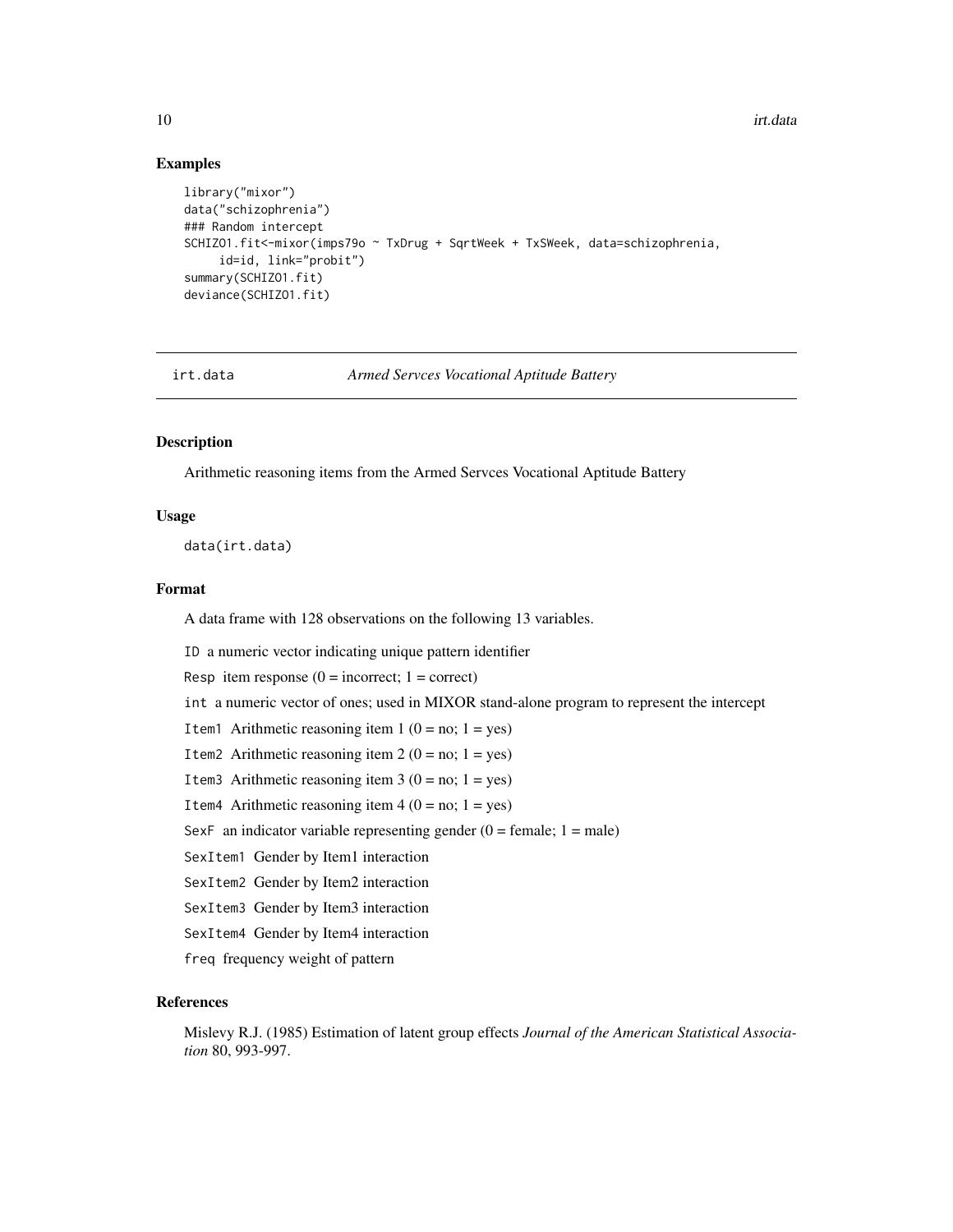# <span id="page-10-0"></span>logLik.mixor 11

#### Examples

```
library("mixor")
data("irt.data")
## Sort data by ID
irt.data<-irt.data[order(irt.data$ID),]
# 2 parameter logistic IRT model
Fitted.irt<-mixor(Resp~Item1+Item2+Item3+Item4-1, data=irt.data, id=ID,
     weights=freq, which.random.slope=1:4, link="logit", nAGQ=10,
 random.effect.mean=FALSE, UNID=1, vcov=FALSE)
summary(Fitted.irt)
# 2 parameter logistic IRT model with Sex interations on item parameters
Fitted.irt2<-mixor(Resp~Item1+Item2+Item3+Item4+SexItem1+SexItem2+SexItem3+SexItem4-1,
     data=irt.data, id=ID, weights=freq, which.random.slope=1:8, link="logit",
 nAGQ=10, random.effect.mean=FALSE, UNID=1, vcov=FALSE)
summary(Fitted.irt2)
```
<span id="page-10-1"></span>logLik.mixor *Return the log-likelihood for a Fitted Mixor Model*

### Description

Returns the log-likelihood of a fitted mixor model.

#### Usage

## S3 method for class 'mixor' logLik(object, ...)

#### Arguments

| object  | a mixor object.  |
|---------|------------------|
| $\cdot$ | other arguments. |

#### Value

Log-likelihood of the fitted mixor model.

# Author(s)

Kellie J. Archer, Donald Hedeker, Rachel Nordgren, Robert D. Gibbons

# See Also

See Also as [mixor](#page-11-1), [summary.mixor](#page-24-1), [deviance.mixor](#page-8-1)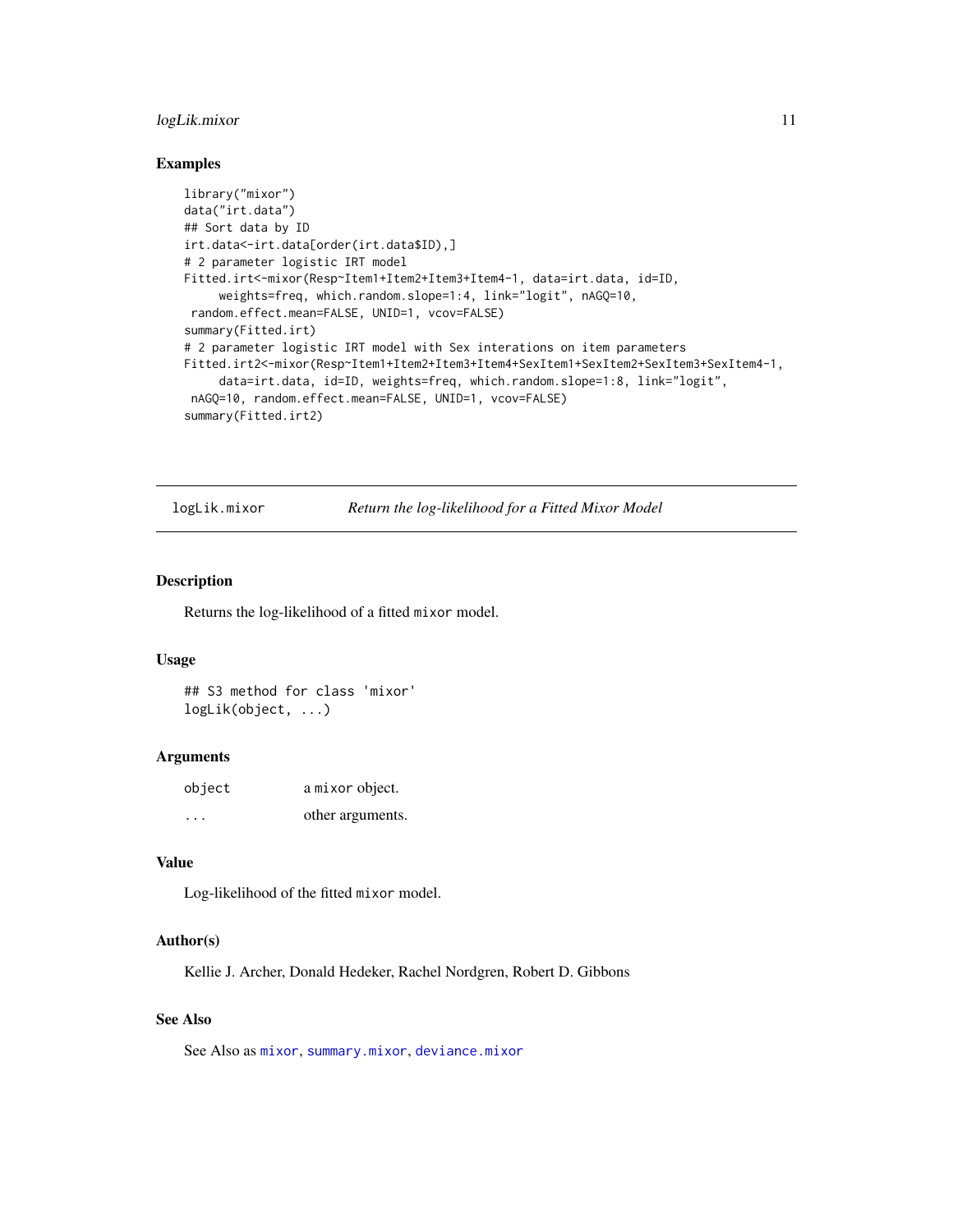12 mixor

#### Examples

```
library("mixor")
data("schizophrenia")
### Random intercept
SCHIZO1.fit<-mixor(imps79o ~ TxDrug + SqrtWeek + TxSWeek, data=schizophrenia,
     id=id, link="probit")
summary(SCHIZO1.fit)
logLik(SCHIZO1.fit)
```
<span id="page-11-1"></span>

mixor *Mixed-Effects Ordinal Regression Analysis*

#### Description

This function fits mixed-effects ordinal and binary response models. Various link functions are supported including probit, logistic, and complementary log-log. For longitudinal data, the mixor function allows for individual varying intercepts and slopes across times.

# Usage

```
mixor(formula, data, id, which.random.slope = NA, subset, weights,
exclude.fixed.effect = NA, CONV = 1e-04, empirical.prior = FALSE,
quadrature.dist = "Normal", nAGQ = 11, adaptive.quadrature = TRUE,
link = "probit", KG = 0, KS = 0, IADD = -1, indep.re = FALSE,
random.effect.mean = TRUE, UNID = 0, vcov = TRUE)
```
# Arguments

| formula            | an object of class "formula" (or one that can be coerced to that class): a sym-<br>bolic description of the model to be fitted.                                                                                                                                |  |
|--------------------|----------------------------------------------------------------------------------------------------------------------------------------------------------------------------------------------------------------------------------------------------------------|--|
| data               | an optional data. frame containing the variables in the model. Note the data. frame<br>must be sorted by id prior to invoking the mixor function.                                                                                                              |  |
| id                 | name of clustering variable in the data. frame                                                                                                                                                                                                                 |  |
| which.random.slope | which.random.slope=NA means no random slope, only a random intercept is<br>fit. To specify a random slope, which random slope is the number of the pre-<br>dictor variable on the RHS of the model formula. More than one variable can<br>have a random slope. |  |
| subset             | an optional vector specifying a subset of observations to be used in the fitting<br>process.                                                                                                                                                                   |  |
| weights            | when supplied, indicates differential weights are used; otherwise each id is<br>weighted equally. weights are the frequency weights to be assigned to each<br>id.                                                                                              |  |

<span id="page-11-0"></span>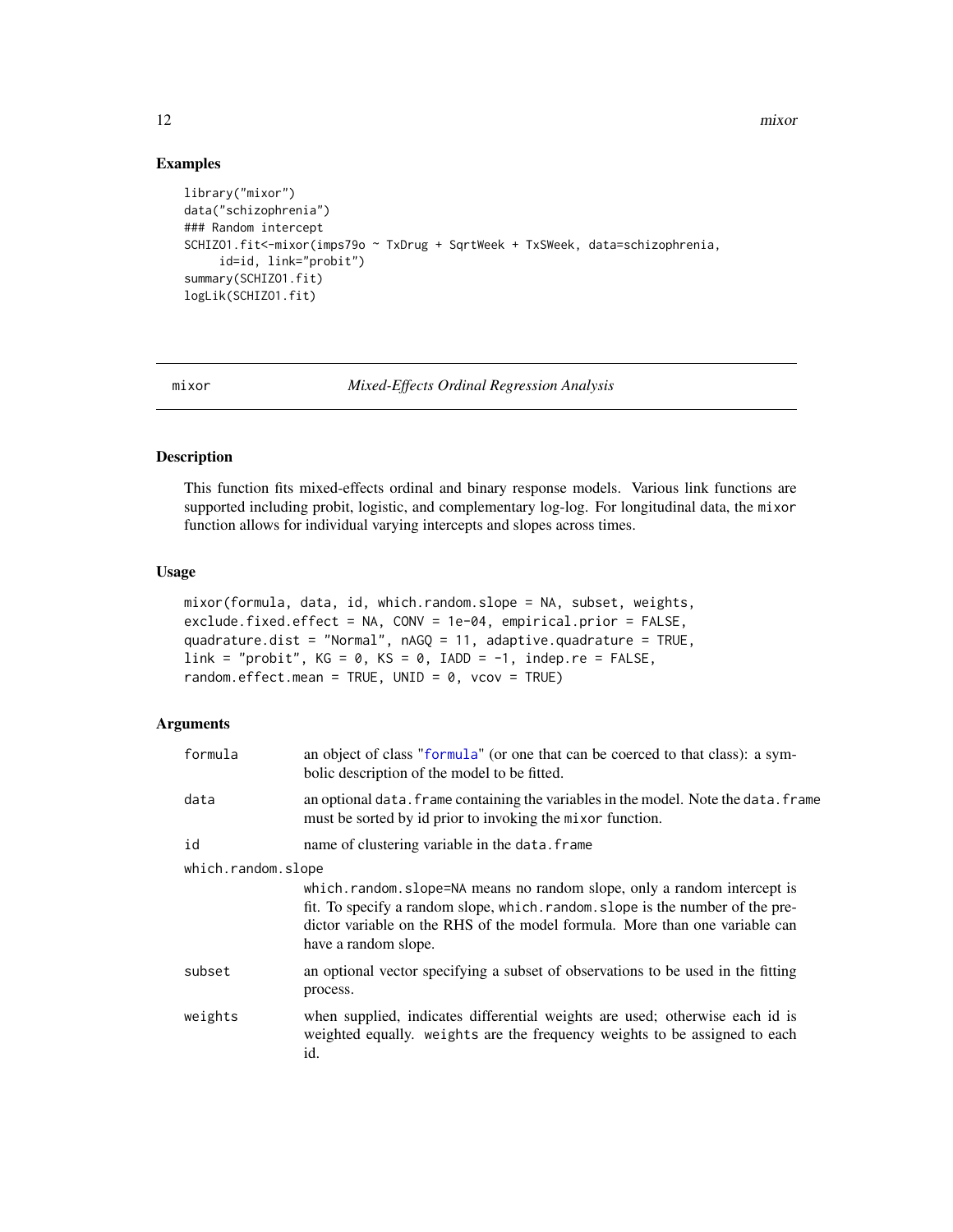#### mixor the contract of the contract of the contract of the contract of the contract of the contract of the contract of the contract of the contract of the contract of the contract of the contract of the contract of the cont

| exclude.fixed.effect |                                                                                                                                                                                                                                                                                                                                                 |
|----------------------|-------------------------------------------------------------------------------------------------------------------------------------------------------------------------------------------------------------------------------------------------------------------------------------------------------------------------------------------------|
|                      | the RHS of the model includes both fixed and random effects. Variables are iden-<br>tified as random effects using which. random. slope. If it is desired that a vari-<br>able be included in the model without a fixed effect (random only), the number<br>of that variable(s) in the RHS formula should be passed to exclude. fixed. effects. |
| CONV                 | convergence criteria, default is 0.0001.                                                                                                                                                                                                                                                                                                        |
| empirical.prior      |                                                                                                                                                                                                                                                                                                                                                 |
|                      | logical. If TRUE, uses empirical prior for random effects.                                                                                                                                                                                                                                                                                      |
| quadrature.dist      |                                                                                                                                                                                                                                                                                                                                                 |
|                      | distribution for random effects. Either "Normal" (default) or "Uniform".                                                                                                                                                                                                                                                                        |
| nAGQ                 | number of quadrature nodes per dimension. For one random effect, nAGQ=20<br>is reasonable but should be reduced to 5-10 for multiple random effects.                                                                                                                                                                                            |
| adaptive.quadrature  |                                                                                                                                                                                                                                                                                                                                                 |
|                      | logical indicating whether adaptive quadrature (default) or non-adaptive quadra-<br>ture is performed.                                                                                                                                                                                                                                          |
| link                 | Link function, either "probit", "logit", or "cloglog"                                                                                                                                                                                                                                                                                           |
| КG                   | an optional integer reflecting the number of covariates to interact with threshold<br>parameters (the first KG variables on the RHS of the model formula, so the order<br>of the variables on the RHS of the model formula is important when using KG).<br>Note that if KG is non-zero, KS must be zero.                                        |
| ΚS                   | an optional integer reflecting the number of covariates used in scaling (the first<br>KS variables on the RHS of the model formula, so the order of the variables on<br>the RHS of the model formula is important when using KS). Note that if KS is<br>non-zero, KG must be zero.                                                              |
| <b>IADD</b>          | indicates how XB part of model is included; -1 subtract covariates and mean of<br>random effects from thresholds; 1 add covariates and mean of random effects to<br>thresholds. Default is -1 (subtract XB).                                                                                                                                    |
| indep.re             | logical. If TRUE, independent random effects. Default is FALSE which as-<br>sumes correlated random effects.                                                                                                                                                                                                                                    |
| random.effect.mean   |                                                                                                                                                                                                                                                                                                                                                 |
|                      | logical. If TRUE, estimate the mean of the random effects.                                                                                                                                                                                                                                                                                      |
| UNID                 | indicator variable where $0 =$ random effects are multi-dimensional; $1 =$ random<br>effects are variables related to a uni-dimensional random effect (e.g., item indi-<br>cators of a latent variable).                                                                                                                                        |
| <b>VCOV</b>          | logical. Default is vcov=TRUE which returns estimates of the the random-effect<br>variance-covariance matrix. When vcov=FALSE, then estimates of the Cholesky<br>(matrix square-root) of the random-effect variance-covariance matrix are re-<br>turned.                                                                                        |

# Details

A typical model has the form response ~ terms where response is the (numeric) response vector and terms is a series of terms which specifies a linear predictor for response. The response can also be a censored survival response, of the form Surv(time,censorvariable)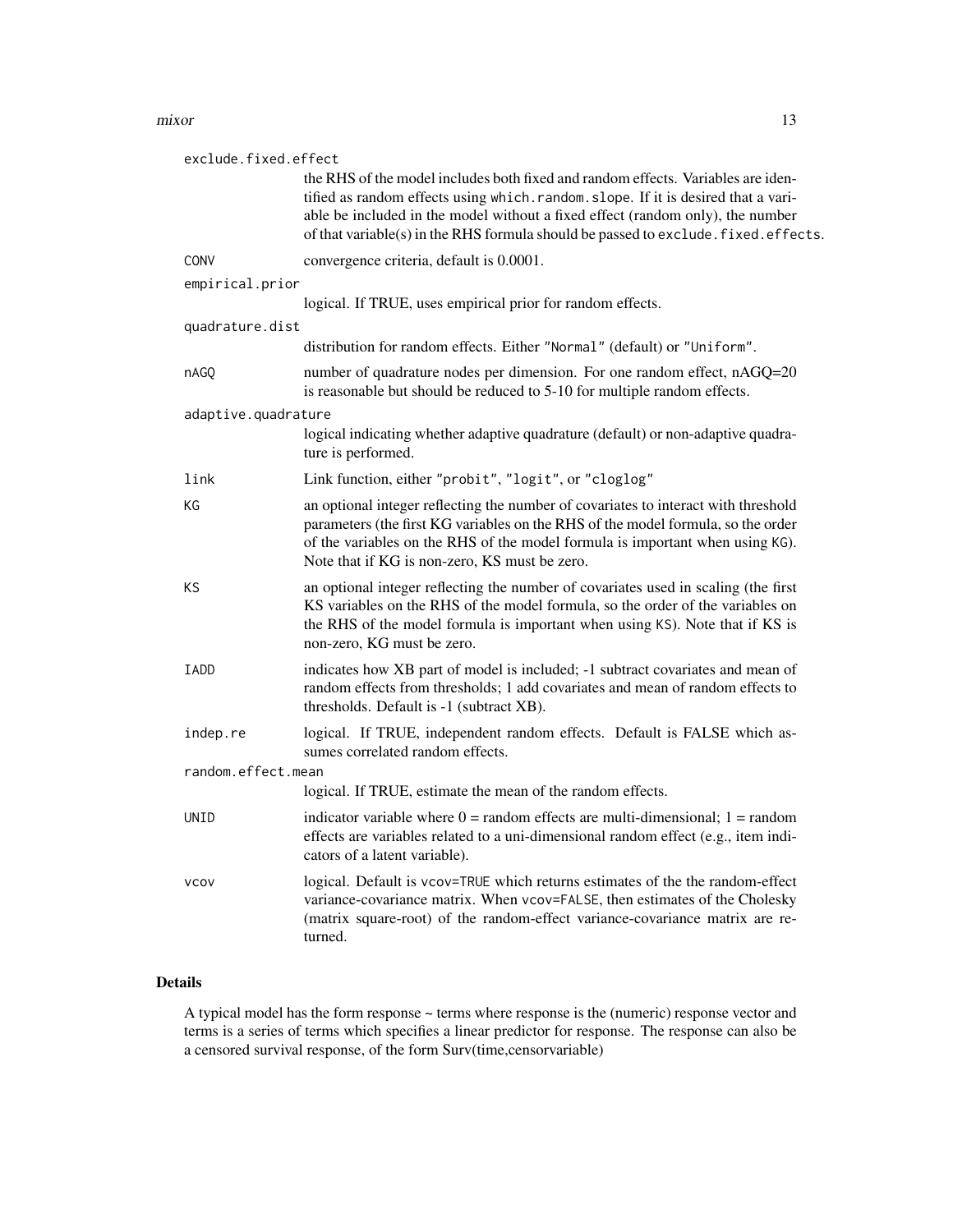14 mixor

# Value

A list with components:

| call                          | Model call formula                                                                                                                                                                   |
|-------------------------------|--------------------------------------------------------------------------------------------------------------------------------------------------------------------------------------|
| Deviance<br>Quadrature.points | Model deviance                                                                                                                                                                       |
|                               | number of quadrature nodes per dimension used in fit                                                                                                                                 |
| Model                         | a matrix summarizing the model fit including columns Estimate, SE, Z, and P-<br>value                                                                                                |
| varcov                        | The variance-covariance matrix                                                                                                                                                       |
| EBmean                        | empirical Bayes estimates of the means of the posterior distribution for each id                                                                                                     |
| EBvar                         | empirical Bayes estimates of posterior variance/covariance for each id)                                                                                                              |
| RIDGEMAX                      | Ridge                                                                                                                                                                                |
| <b>RLOGL</b>                  | Log-likelihood                                                                                                                                                                       |
| SE.                           | a matrix corresponding the standard errors of the parameters estimates in coef                                                                                                       |
| AIC                           | AIC                                                                                                                                                                                  |
| <b>SBC</b>                    | Schwarz criterion                                                                                                                                                                    |
| AICD                          | Akaike information criterion                                                                                                                                                         |
| <b>SBCD</b>                   | deviance information criterion                                                                                                                                                       |
| MU                            | mean of random effects                                                                                                                                                               |
| <b>ALPHA</b>                  | fixed effects estimates                                                                                                                                                              |
| <b>SIGMA</b>                  | random effects variance-covariance matrix                                                                                                                                            |
| <b>GAM</b>                    | thresholds                                                                                                                                                                           |
| TAU                           | scaling parameter estimates when proportional odds are not assumed. Returns<br>when KG is non-zero.                                                                                  |
| IADD                          | indicates how the XB part of model was included; -1 subtract covariates and<br>mean of random effects from thresholds; 1 add covariates and mean of random<br>effects to thresholds. |
| Υ                             | the response from the fitted model.                                                                                                                                                  |
| X                             | the random effects terms from the fitted model.                                                                                                                                      |
| W                             | the fixed effects terms from the fitted model.                                                                                                                                       |
| MAXJ                          | the number of ordinal levels.                                                                                                                                                        |
| random.effect.mean            | If TRUE, the mean of the random effects was estimated.                                                                                                                               |
|                               |                                                                                                                                                                                      |
| KS                            | integer reflecting the number of covariates that were specified to use in scaling<br>(the first KS variables on the RHS of the model formula).                                       |
| КG                            | integer reflecting the number of covariates that were specified to interact with the<br>threshold parameters (the first KG variables on the RHS of the model formula).               |
| id                            | name of clustering variable in the data. frame                                                                                                                                       |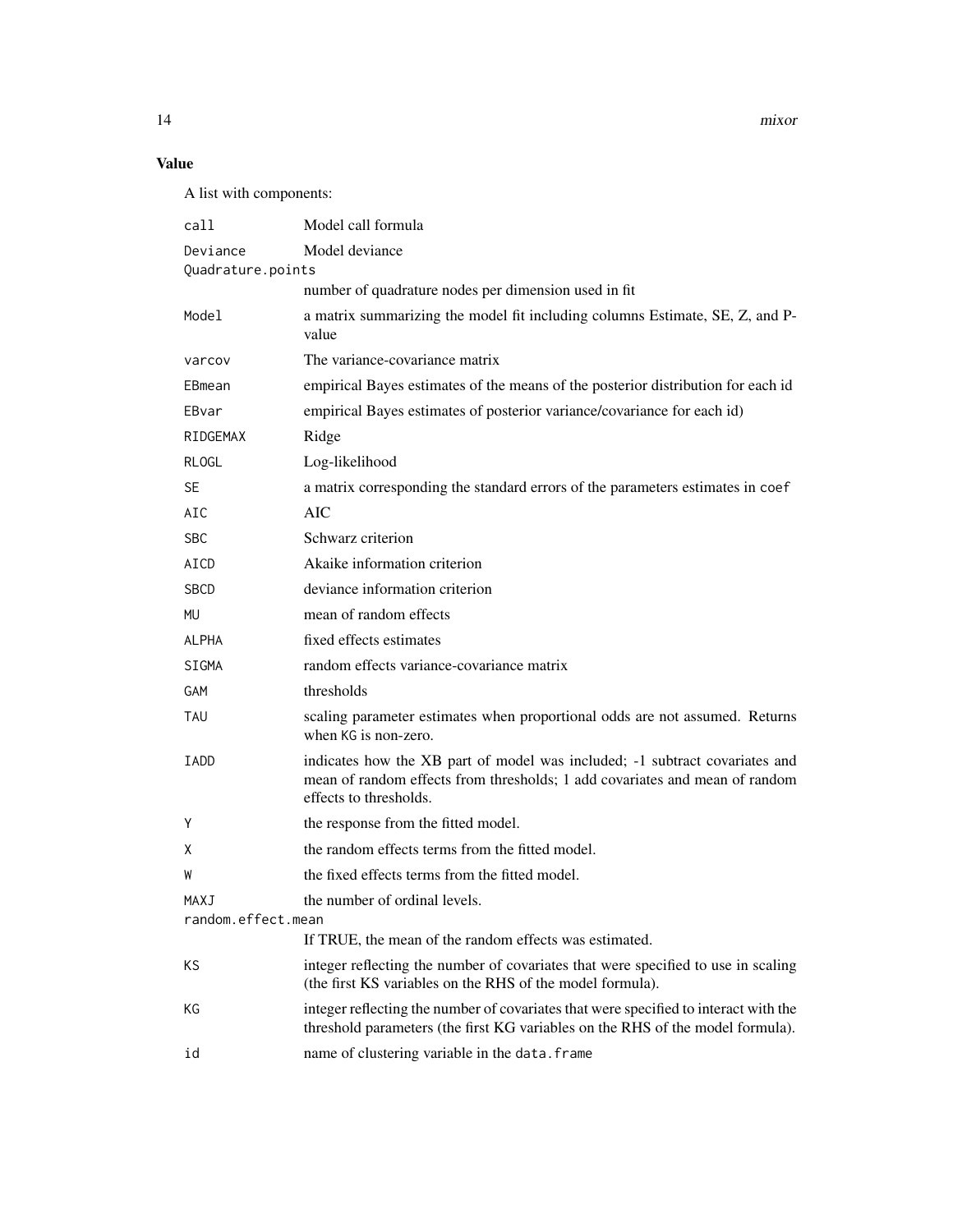#### <span id="page-14-0"></span>mixor the contract of the contract of the contract of the contract of the contract of the contract of the contract of the contract of the contract of the contract of the contract of the contract of the contract of the cont

| which.random.slope |                                                                                                                                                                        |
|--------------------|------------------------------------------------------------------------------------------------------------------------------------------------------------------------|
|                    | the number of the predictor variable on the RHS of the model formula having a<br>random slope. When which, random, slope=NA, only a random intercept model<br>was fit. |
| ICEN               | if 1 indicates right-censoring was considered in the model fit.                                                                                                        |
| link               | Link function, either "probit", "logit", or "cloglog"                                                                                                                  |
| terms              | terms from the fitted model.                                                                                                                                           |
|                    |                                                                                                                                                                        |

#### Note

This function is essentially a wrapper for the MIXOR stand-alone program by Hedeker and Gibbons with added generic methods in R to enhance functionality. Note that the Fortran wrapper requires missing values to be denoted by -9 rather than NA.

#### Author(s)

Kellie J. Archer, Donald Hedeker, Rachel Nordgren, Robert D. Gibbons

#### References

Hedeker D. and Gibbons R.D. (1996) A computer program for mixed-effects ordinal regression analysis. *Computer Methods and Programs in Biomedicine* 49, 157-176. Hedeker D and Gibbons R.D. (2006) *Longitudinal Data Analysis*, Wiley, Hoboken, New Jesery.

#### See Also

See Also as [summary.mixor](#page-24-1), [predict.mixor](#page-18-1), [coef.mixor](#page-5-1), [vcov.mixor](#page-25-1), [print.mixor](#page-19-1)

```
library("mixor")
data("SmokingPrevention")
# data frame must be sorted by id variable
SmokingPrevention<-SmokingPrevention[order(SmokingPrevention$class),]
# school model
Fitted.school<-mixor(thksord~thkspre+cc+tv+cctv, data=SmokingPrevention,
     id=school, link="logit")
summary(Fitted.school)
vcov(Fitted.school)
# students in classrooms analysis
Fitted.students<-mixor(thksord~thkspre+cc+tv+cctv, data=SmokingPrevention,
     id=class, link="logit")
summary(Fitted.students)
coef(Fitted.students)
vcov(Fitted.students)
cm <- matrix(c(-1,-1,-1,0,0,0,0,0,
              0, 0, 0,0,0,0,0,0,
 0, 0, 0,1,0,0,0,1),ncol=3,byrow=TRUE)
Contrasts(Fitted.students, contrast.matrix=cm)
```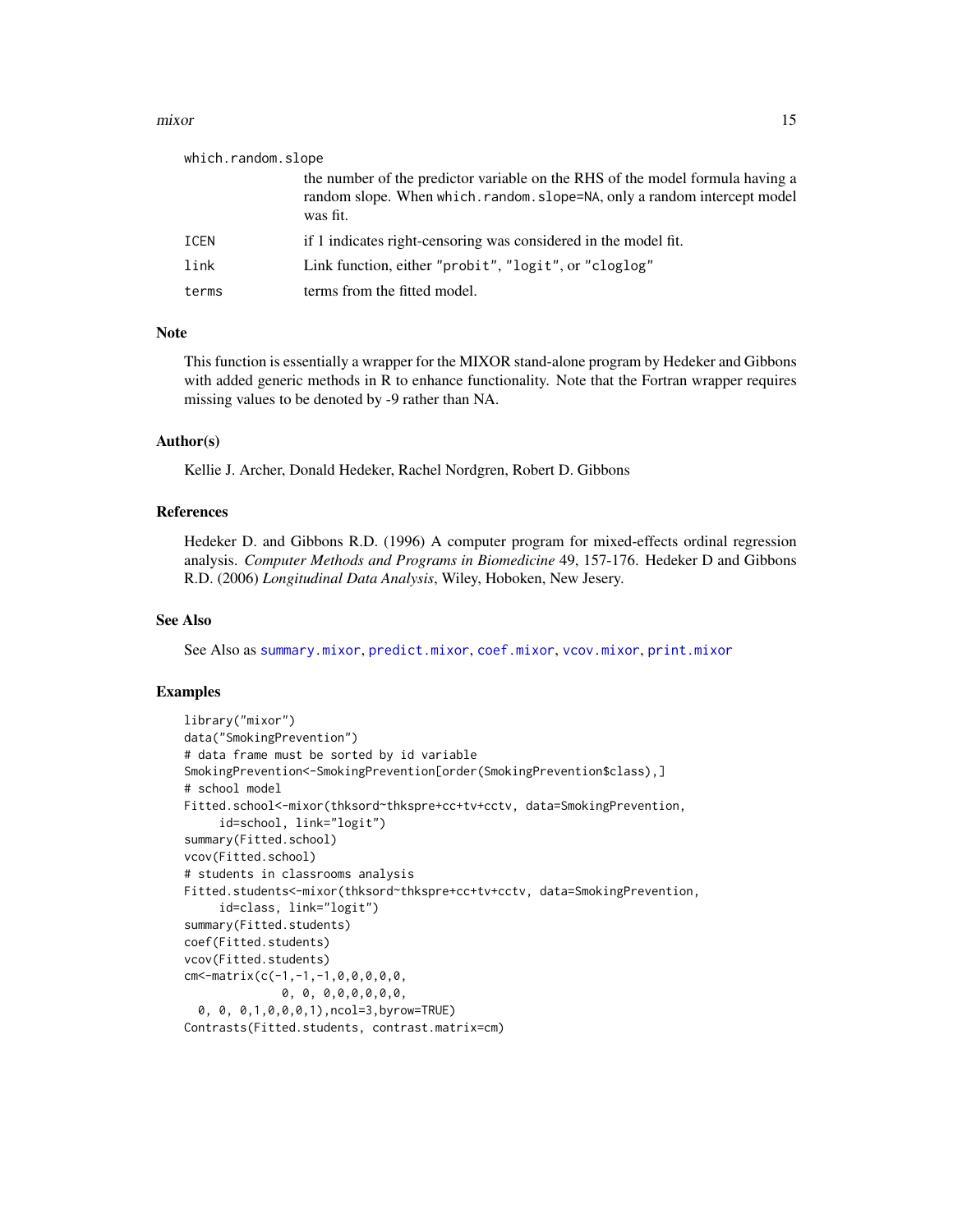<span id="page-15-0"></span>

These functions are provided for compatibility with older versions of mixor only, and will be defunct at the next release.

# Details

The following functions are deprecated and will be made defunct; use the replacement indicated below:

• mixord: [mixor](#page-11-1)

# Author(s)

Kellie J. Archer, Donald Hedeker, Rachel Nordgren, Robert D. Gibbons, Maintainer: Kellie J. Archer <kjarcher@vcu.edu>

mixord *Old Function Name Replaced with mixor*

# Description

The mixord function has been deprecated. Please use the mixor function for fitting longitudinal/clustered ordinal response models

#### Author(s)

Kellie J. Archer, Donald Hedeker, Rachel Nordgren, Robert D. Gibbons

#### See Also

See Also as [mixor](#page-11-1), [summary.mixor](#page-24-1)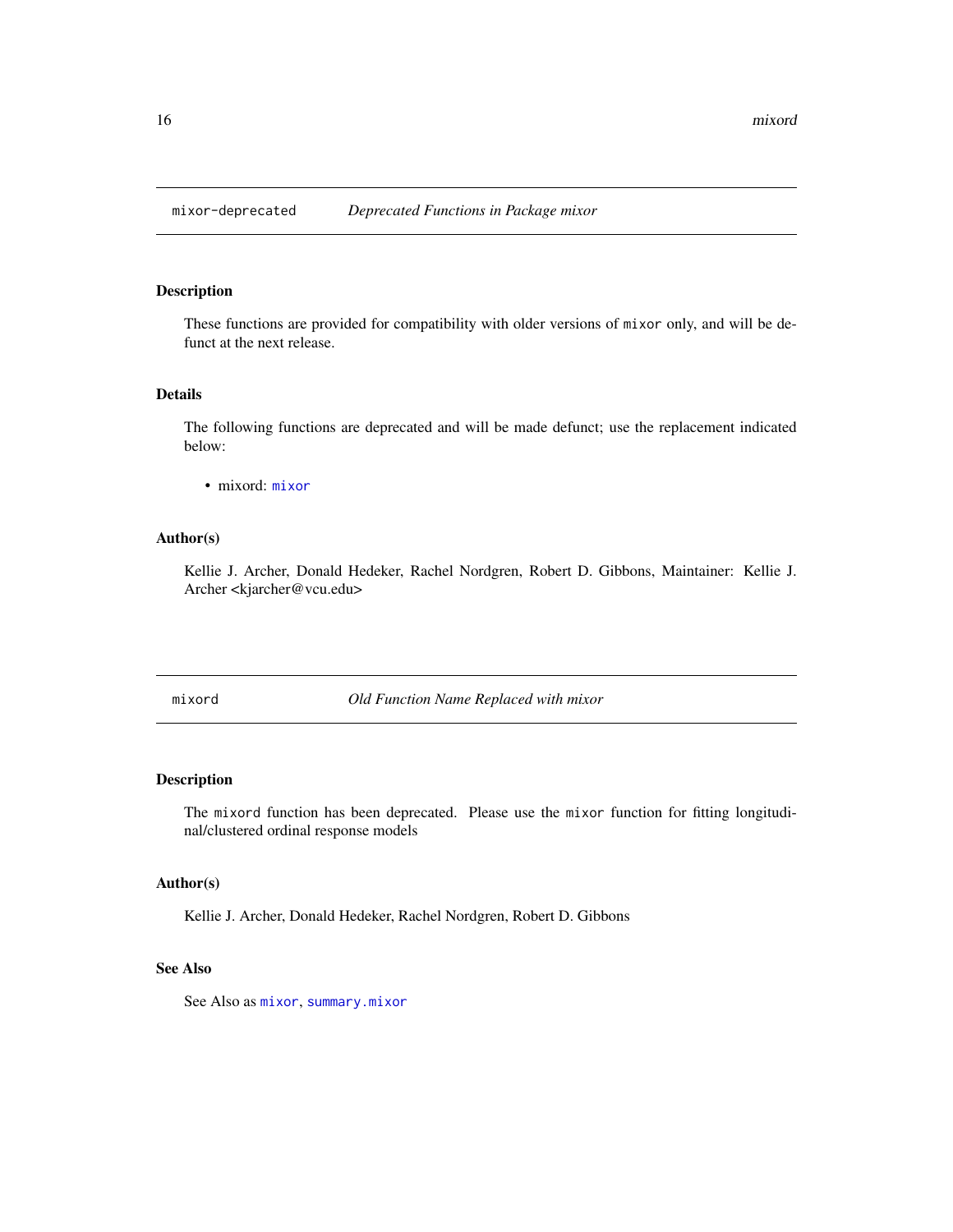<span id="page-16-1"></span><span id="page-16-0"></span>

Each subject provided ordinal responses on three items concerning their opinion on early teens (age 14-16) having sex before marriage (Item1), a man and a woman having sex before marriage (Item2), and a married person having sex with someone other than their spouse (Item3). Data are provided as frequencies by response pattern.

#### Usage

data(norcag)

#### Format

A data frame with 105 observations on the following 6 variables.

ID a numeric vector indicating unique patient identifier

- SexItems ordinal item response coded as  $1 =$  always wrong;  $2 =$  almost always wrong;  $3 =$  wrong only sometimes;  $4 = not wrong$
- int a numeric vector of ones; used in the stand-alone MIXOR program to indicate the intercept

Item2vs1 attitude towards premarital vs teenage sex

Item3vs1 attitude towards extramarital vs teenage sex

freq frequency weight of the pattern

#### Source

Agresti A. and Lang J.B. (1993) A proportional odds model with subject-specific effects for repeated ordered categorical responses, *Biometrika* 80, 527-534.

#### References

Hedeker D. and Mermelstein R.J. (1998) A multilevel thresholds of change model for analysis of stages of change data, *Multivariate Behavioral Research* 33, 427-455.

```
library("mixor")
data("norcag")
# random intercepts model assuming proportional odds for differences in item responses
Fitted.norcag<-mixor(SexItems~Item2vs1+Item3vs1, data=norcag, id=ID,
     weights=freq, link="logit", nAGQ=20)
summary(Fitted.norcag)
# random intercepts model assuming non-proportional odds for differences in item responses
Fitted.norcag.np<-mixor(SexItems~Item2vs1+Item3vs1, data=norcag, id=ID,
```

```
weights=freq, link="logit", nAGQ=10, KG=2)
```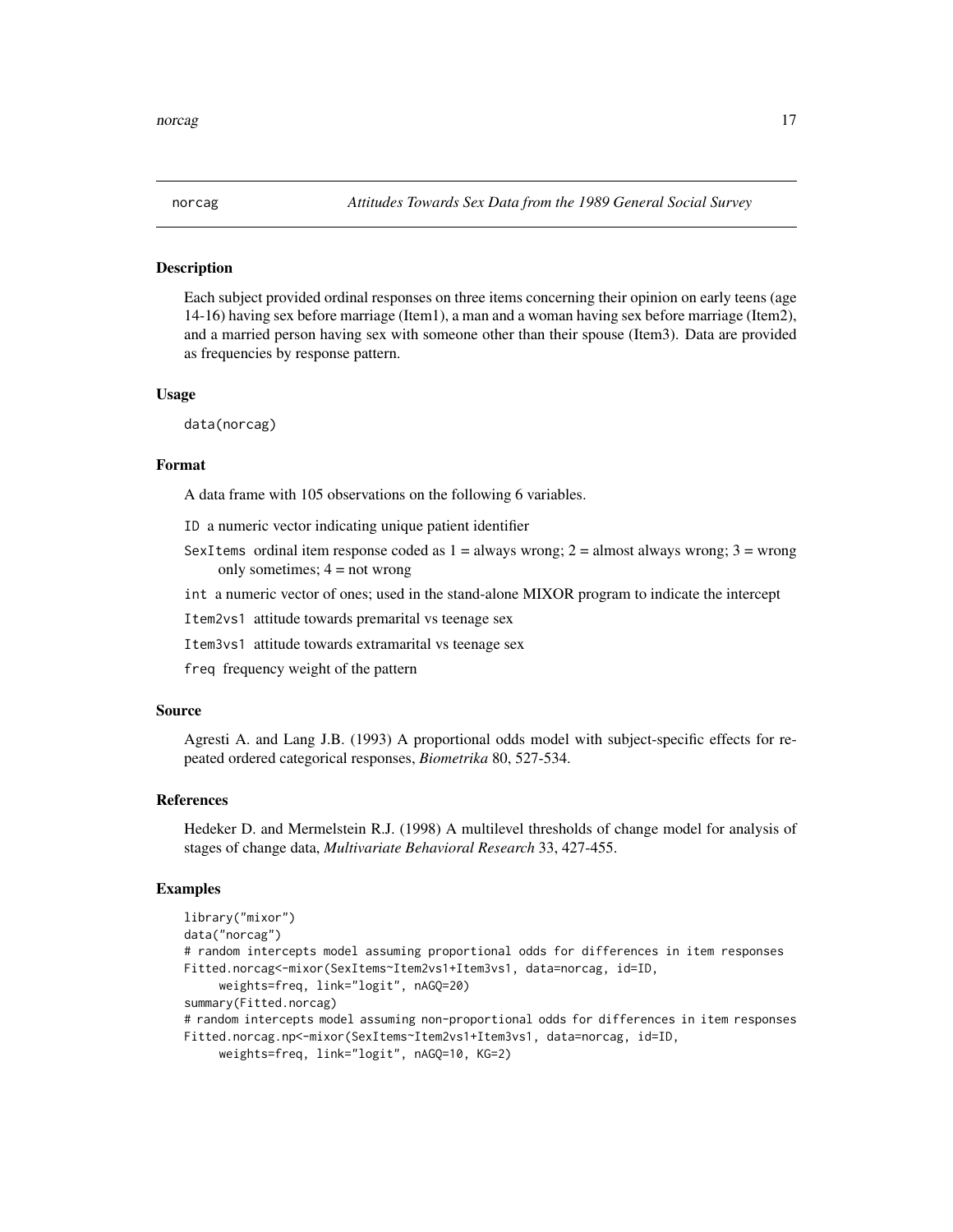```
summary(Fitted.norcag.np)
# SCALING model
Fitted.norcag.scale<-mixor(SexItems~Item2vs1+Item3vs1, data=norcag, id=ID,
     weights=freq, link="logit", nAGQ=10, KS=2)
summary(Fitted.norcag.scale)
```
plot.mixor *Plot empirical Bayes estimates of random effects for a Mixor Model Object*

#### Description

Plot of empirical Bayes estimates of random effects from a fitted mixor model object.

#### Usage

## S3 method for class 'mixor'  $plot(x, \ldots)$ 

# Arguments

| $\boldsymbol{\mathsf{x}}$ | a mixor object.  |
|---------------------------|------------------|
| $\cdot$                   | other arguments. |

## Value

For each random effect, a histogram and normal quantile-quantile plot of empirical Bayes estimates.

# Author(s)

Kellie J. Archer, Donald Hedeker, Rachel Nordgren, Robert D. Gibbons

# See Also

See Also as [mixor](#page-11-1), [summary.mixor](#page-24-1)

```
library("mixor")
data("schizophrenia")
### Random intercept
SCHIZO1.fit<-mixor(imps79o ~ TxDrug + SqrtWeek + TxSWeek, data=schizophrenia,
     id=id, link="probit")
plot(SCHIZO1.fit)
```
<span id="page-17-0"></span>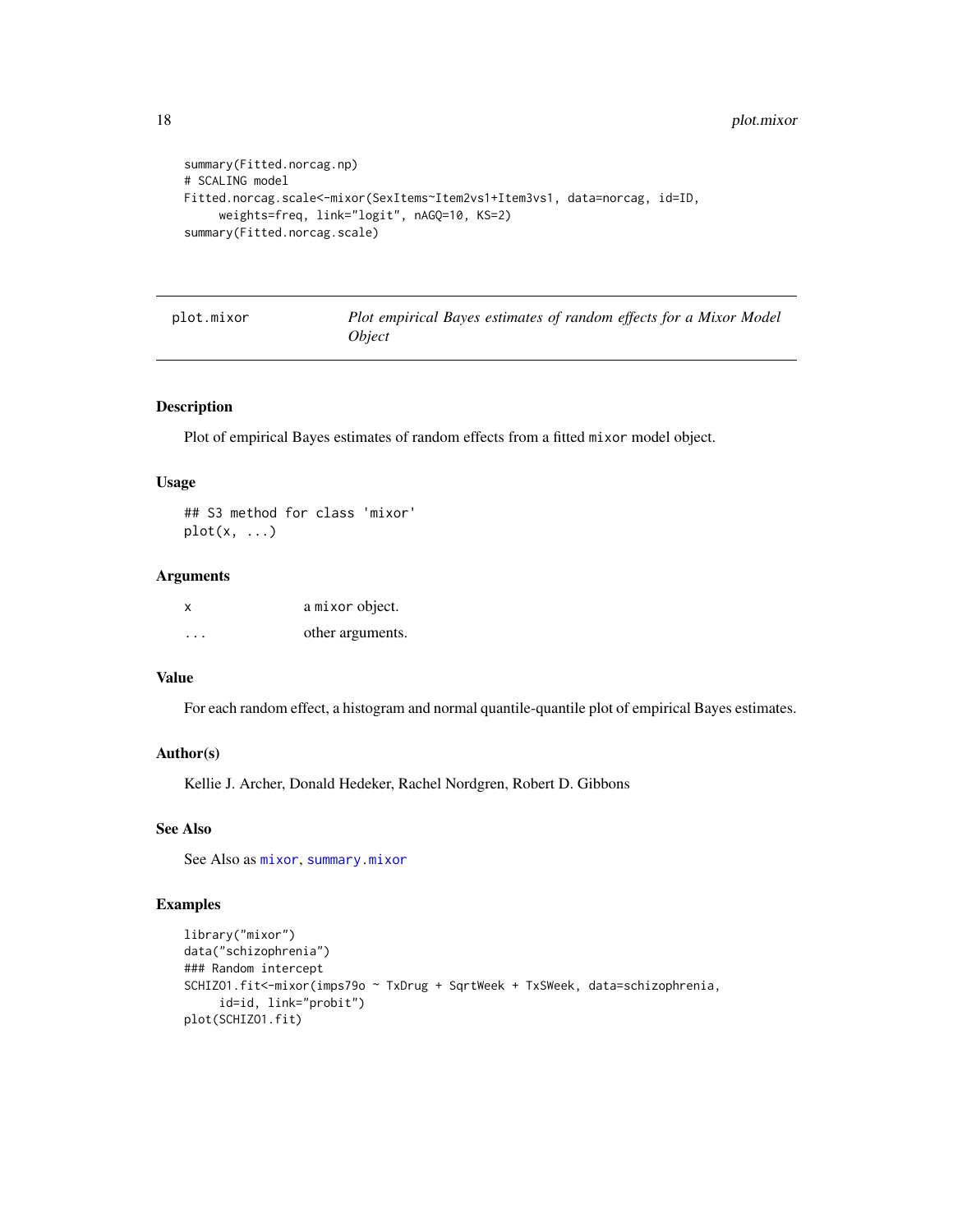<span id="page-18-1"></span><span id="page-18-0"></span>

predict method for class mixor.

# Usage

```
## S3 method for class 'mixor'
predict(object, newdata = NULL, na.action = na.fail, ...)
```
# Arguments

| object    | an object of class mixor.                                                                                                                                                                                                                                                                                                                                         |
|-----------|-------------------------------------------------------------------------------------------------------------------------------------------------------------------------------------------------------------------------------------------------------------------------------------------------------------------------------------------------------------------|
| newdata   | an optional data frame to be used for obtaining predictions when the random<br>effects are zero. When newdata is not supplied, the random effects estimates<br>are used in obtaining model predictions. All variables used in the mixor model,<br>the fixed and the random effects models, as well as the grouping factors, must<br>be present in the data frame. |
| na.action | a function that indicates what should happen when newdata contains NAS. The<br>default action (na. fail) causes the function to print an error message and ter-<br>minate if there are any incomplete observations.                                                                                                                                               |
|           | other arguments.                                                                                                                                                                                                                                                                                                                                                  |

# Details

This function returns fitted probabilities and the predicted class from a fitted mixor object. When the newdata parameter is specified, the random effects are taken to be zero and predictions are returned. Otherwise conditional predictions, which includes both fixed and random effects terms, for the observed data are returned.

# Value

| predicted | class specific probabilities from the fitted model.                                 |
|-----------|-------------------------------------------------------------------------------------|
| class     | predicted class, that having the largest fitted probability, from the fitted model. |

#### Author(s)

Kellie J. Archer, Donald Hedeker, Rachel Nordgren, Robert D. Gibbons

# See Also

See Also [mixor](#page-11-1), [print.mixor](#page-19-1)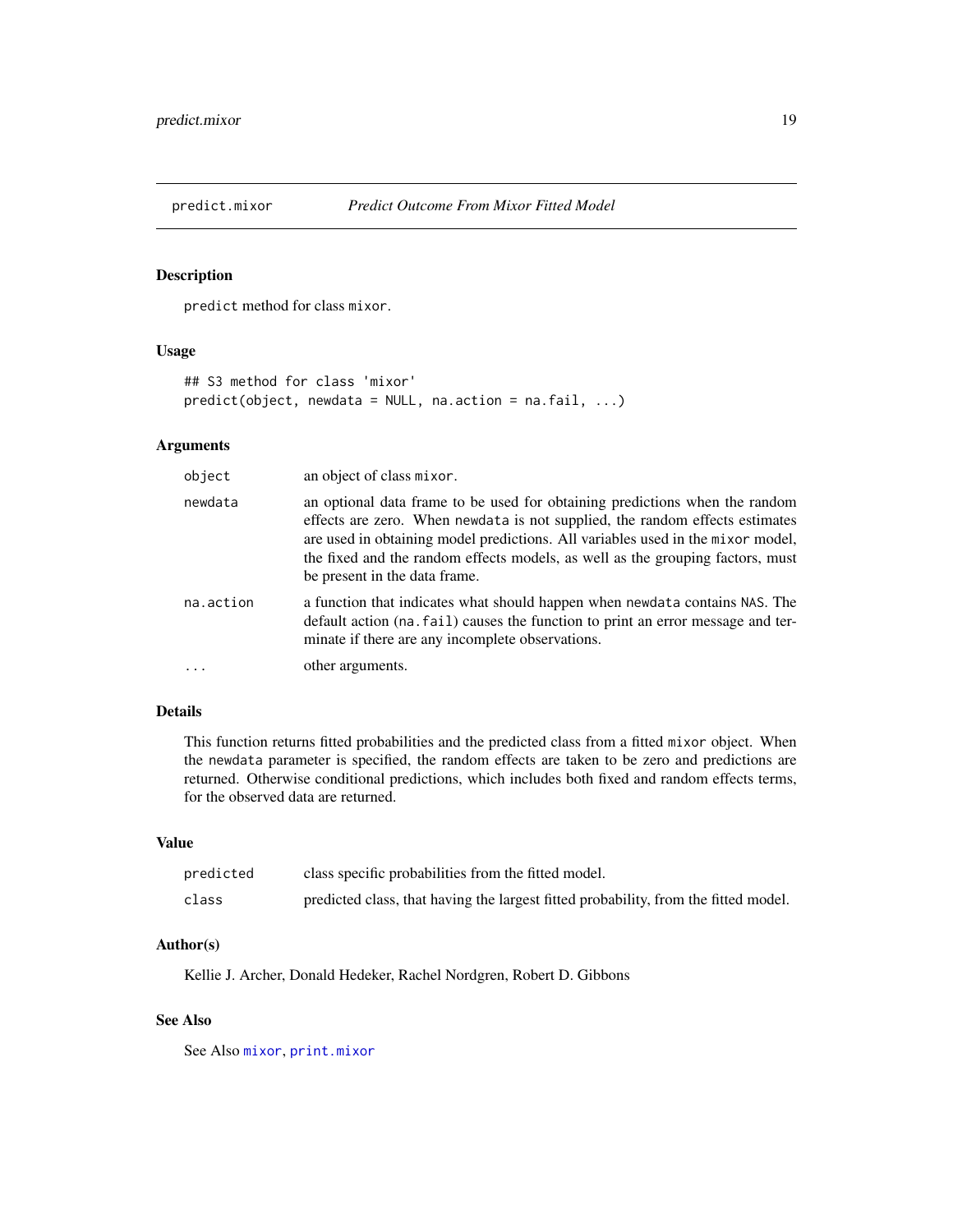# Examples

```
library("mixor")
data("schizophrenia")
### Random intercept
SCHIZO1.fit<-mixor(imps79o ~ TxDrug + SqrtWeek + TxSWeek, data=schizophrenia,
     id=id, link="probit")
pihat<-predict(SCHIZO1.fit)
table(pihat$class, schizophrenia$imps79o)
head(pihat$predicted)
```
<span id="page-19-1"></span>print.mixor *Printing Mixor Model Fits*

# Description

print method for class mixor.

#### Usage

```
## S3 method for class 'mixor'
print(x, \text{ digits} = max(3L, \text{ getOption("digits") - 3L), ...)
```
# Arguments

| X      | an object of class mixor.                              |
|--------|--------------------------------------------------------|
| digits | the number of significant digits to use when printing. |
| .      | further arguments passed to or from other methods.     |

#### Value

The function print.mixor prints the model call and coefficients from the mixor object.

# Author(s)

Kellie J. Archer, Donald Hedeker, Rachel Nordgren, Robert D. Gibbons

# See Also

See Also as [mixor](#page-11-1), [summary.mixor](#page-24-1), [coef.mixor](#page-5-1)

<span id="page-19-0"></span>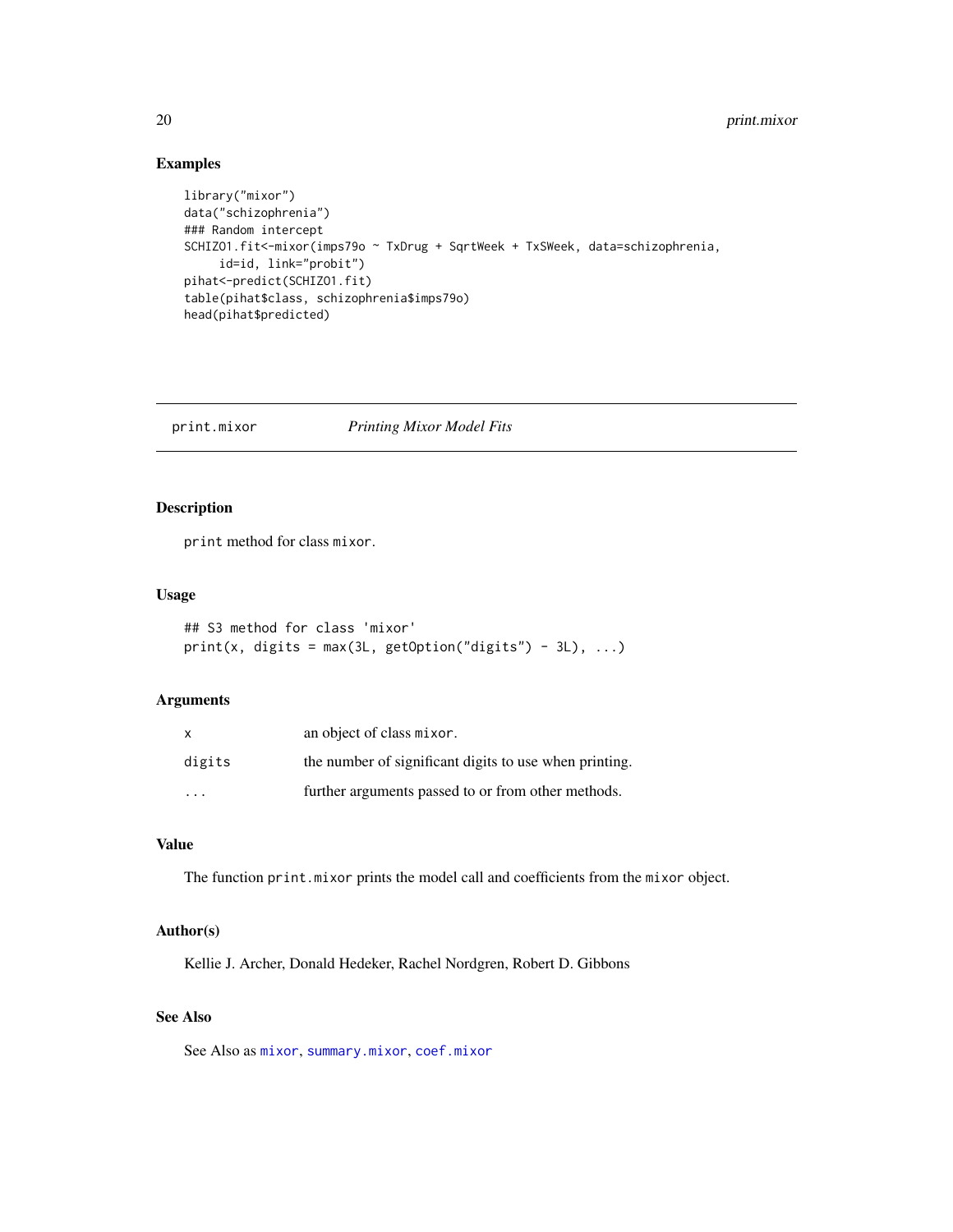#### <span id="page-20-0"></span>schizophrenia 21

#### Examples

```
library("mixor")
data("schizophrenia")
### Random intercept
SCHIZO1.fit<-mixor(imps79o ~ TxDrug + SqrtWeek + TxSWeek, data=schizophrenia,
     id=id, link="probit")
print(SCHIZO1.fit)
### Random intercept and slope
SCHIZO2.fit<-mixor(imps79o ~ TxDrug + SqrtWeek + TxSWeek, data=schizophrenia,
     id=id, which.random.slope=2, link="probit")
print(SCHIZO2.fit)
```
<span id="page-20-1"></span>schizophrenia *National Institute of Mental Health Schizophrenia Collaborative Study*

#### Description

In the NIMH Schizophrenia Collaborative Study, patients were randomized to receive one of four medications, either placebo or one of three different anti-psychotic drugs. The protocol indicated subjects were to then be evaluated at weeks 0, 1, 3, 6 to assess severity of illness; additionally some measurements were made at weeks 2, 4, and 5.

#### Usage

data(schizophrenia)

#### Format

A data frame with 1603 observations on the following 9 variables.

id a numeric vector indicating the unique patient identifier

imps79 a numeric vector from item 79 on the Inpatient Multidimensional Psychiatric Scale indicating severity of illness. The scores were applied to be interpreted as follows: 1 = normal, not ill at all;  $2 =$  borderline mentally ill;  $3 =$  mildly ill;  $4 =$  moderately ill;  $5 =$  markedly ill; 6  $=$  severly ill;  $7 =$  among the most extremely ill

imps79b a binary version of imps79

imps79o an ordinally scaled version of imps79

int a numeric vector of ones; used in stand-alone package to indicate intercept

TxDrug a numeric vector indicating treatment with drug (1) or placebo (0)

Week a numeric vector indicating time, in weeks

SqrtWeek the square root of the Week variable

TxSWeek a variable representing the TxDrug x Week interaction

#### Source

From <http://tigger.uic.edu/~hedeker/SCHIZX1.DAT.txt>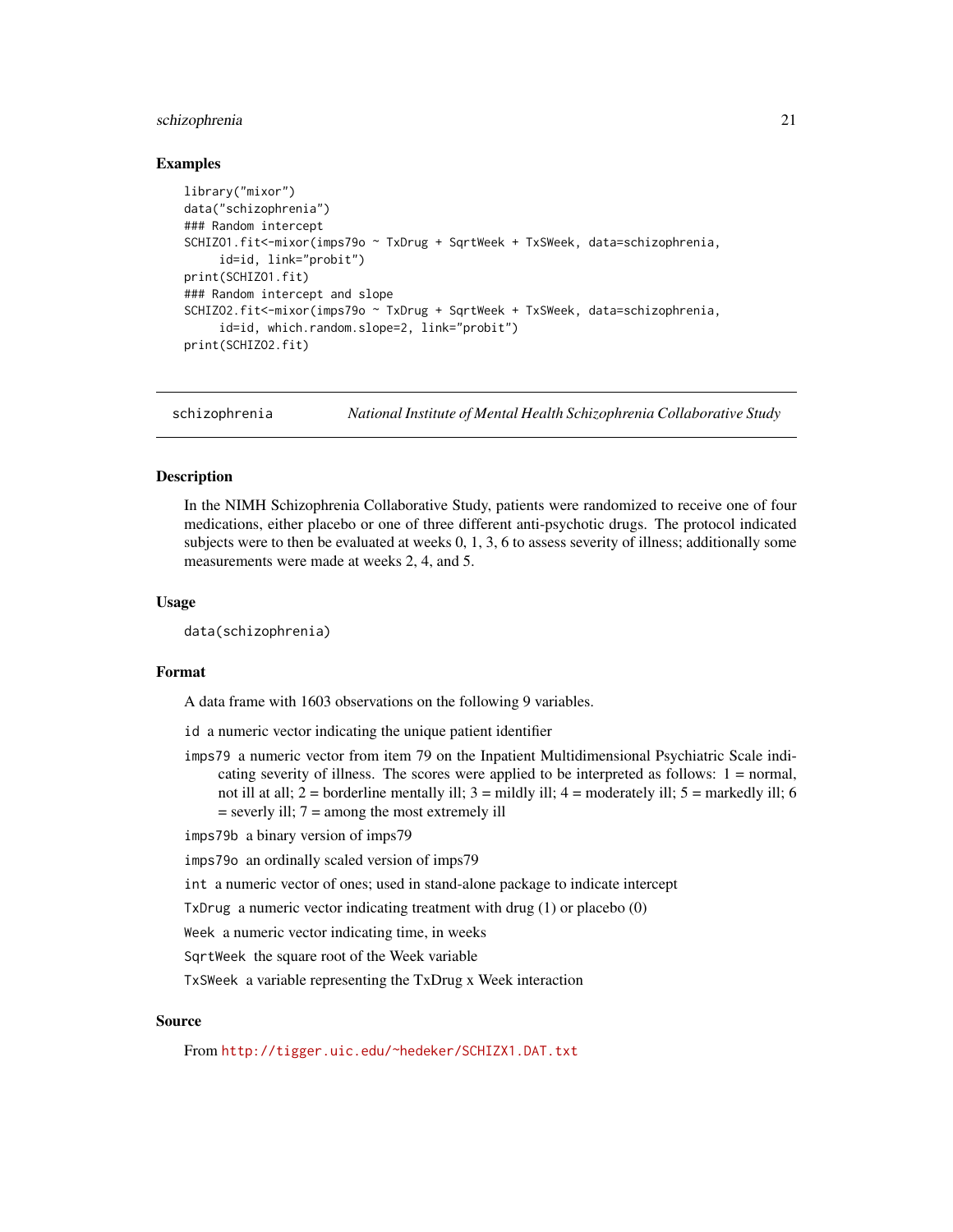#### <span id="page-21-0"></span>References

Hedeker D. and Gibbons R.D. (1996) A computer program for mixed-effects ordinal regression analysis. *Computer Methods and Programs in Biomedicine* 49, 157-176. Hedeker D and Gibbons R.D. (2006) *Longitudinal Data Analysis*, Wiley, Hoboken, New Jesery.

#### Examples

```
library("mixor")
data("schizophrenia")
### Random intercept
SCHIZO1.fit<-mixor(imps79o ~ TxDrug + SqrtWeek + TxSWeek, data=schizophrenia,
     id=id, link="probit")
summary(SCHIZO1.fit)
### Random intercept and slope
SCHIZO2.fit<-mixor(imps79o ~ TxDrug + SqrtWeek + TxSWeek, data=schizophrenia,
     id=id, which.random.slope=2, link="probit")
summary(SCHIZO2.fit)
# random intercept and trend with independent random effects; using logit link
SCHIZO3.fit<-mixor(imps79o ~ TxDrug + SqrtWeek + TxSWeek, data=schizophrenia,
     id=id, which.random.slope=2, indep.re=TRUE, link="logit")
summary(SCHIZO3.fit)
```
<span id="page-21-1"></span>

SmokeOnset *Smoking Onset Data*

#### Description

From the Television School and Family Smoking Prevention and Cessation Project, a study designed to increase knowledge of the effects of tobacco use in school-age children.

#### Usage

data(SmokeOnset)

#### Format

A data frame with 1556 observations on the following 10 variables.

school a numeric vector identifying the unique school in the Los Angeles area

class a numeric vector identifying classroom

student a numeric vector identifying student

smkonset a numeric vector indicating time to smoking or right-censoring (post-intervention=1, 1 year follow-up=2, and 2 year follow-up=3). For these data right-censoring means that the observation was observed at the indicated timepoint (and had not smoked at that timepoint or at earlier timepoints), but was not observed at subsequent timepoints or thereafter.

event a numeric vector indicating whether the student smoked (1) or did not (0)

int a numeric vector of ones; used in stand-alone MIXOR program to represent the intercept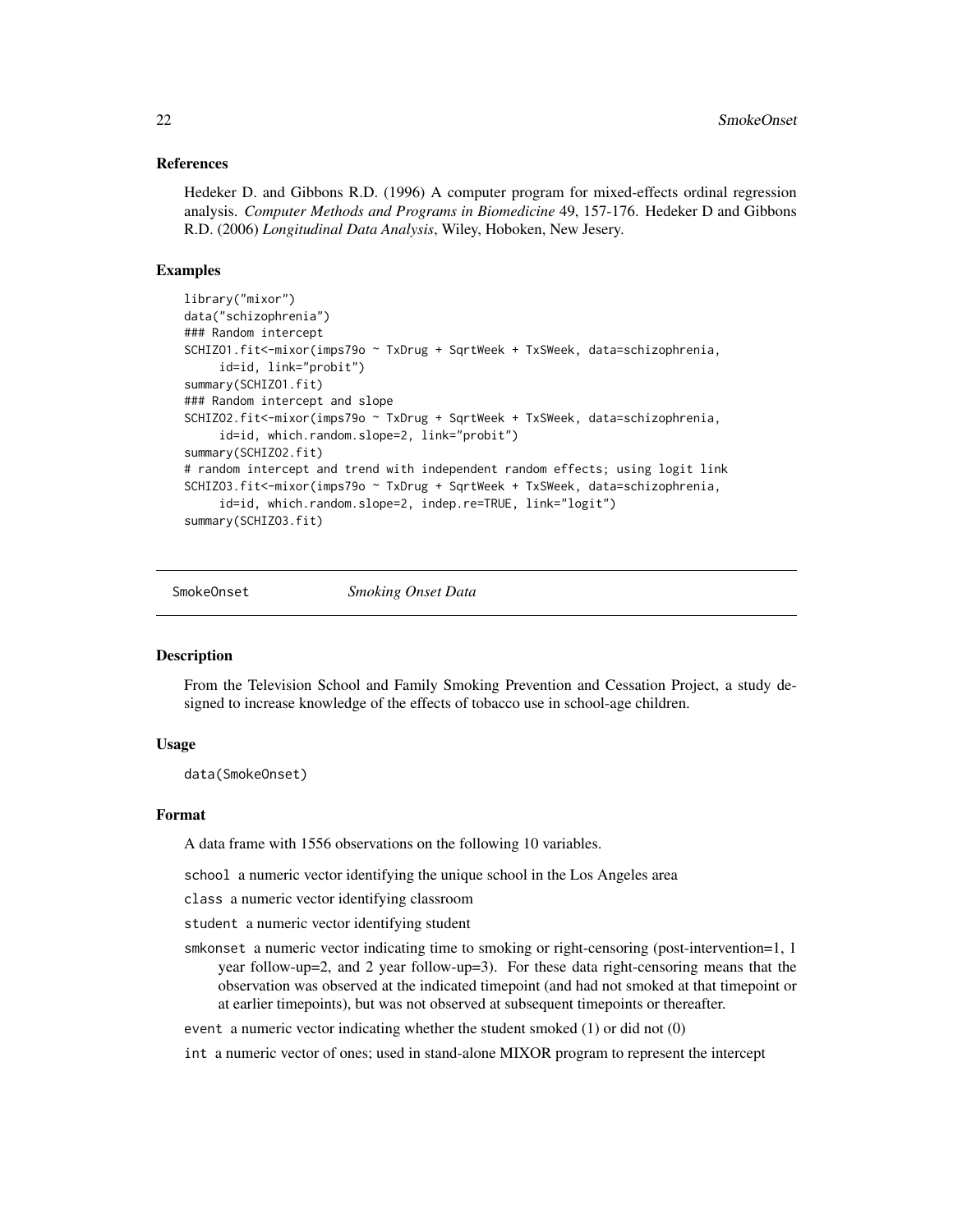<span id="page-22-0"></span>SexMale a numeric vector indicating gender of the student (0=Female, 1=Male)

- cc a numeric vector indicating whether the school was randomized to a social-resistance classroom curriculum (1=Yes, 0=No)
- tv a numeric vector indicating whether the school was randomized to a media (television) intervention  $(1=Yes, 0=No)$
- cctv a numeric vector indicating whether the school was randomized to CC combined with TV

#### References

Flay B.R., Brannon B.R., Johnson C.A. et al. (1989) The television, school and family smoking cessation and prevention project: I. Theoretical basis and program development, *Preventive Medicine* 17, 585-607.

Hedeker D., Siddiqui O. and Hu F.B. Random-effects regression analysis of correlated grouped-time survival data, *Statistical Methods in Medical Research* 9,161-179.

Hedeker D and Gibbons R.D. (2006) *Longitudinal Data Analysis*, Wiley, Hoboken, New Jesery.

#### Examples

```
library("mixor")
data("SmokeOnset")
require("survival")
### Grouped survival time example
### students in classrooms analysis
Surv.mixor<-mixor(Surv(smkonset,event)~SexMale+cc+tv, data=SmokeOnset,
     id=class, link="cloglog", nAGQ=20, IADD=1)
Surv.mixor
vcov(Surv.mixor)
### students in schools analysis
School.mixor<-mixor(Surv(smkonset,event)~SexMale+cc+tv, data=SmokeOnset,
     id=school, link="cloglog", nAGQ=20, IADD=1)
School.mixor
vcov(School.mixor)
### students in classrooms analysis with varying Sex effect across time intervals
students.mixor<-mixor(Surv(smkonset,event)~SexMale+cc+tv, data=SmokeOnset,
     id=class, link="cloglog", KG=1, nAGQ=20, IADD=1)
students.mixor
```
SmokingPrevention *Television School and Family Smoking Prevention and Cessation Project Data*

#### Description

From the Television School and Family Smoking Prevention and Cessation Project, a study designed to increase knowledge of the effects of tobacco use in school-age children.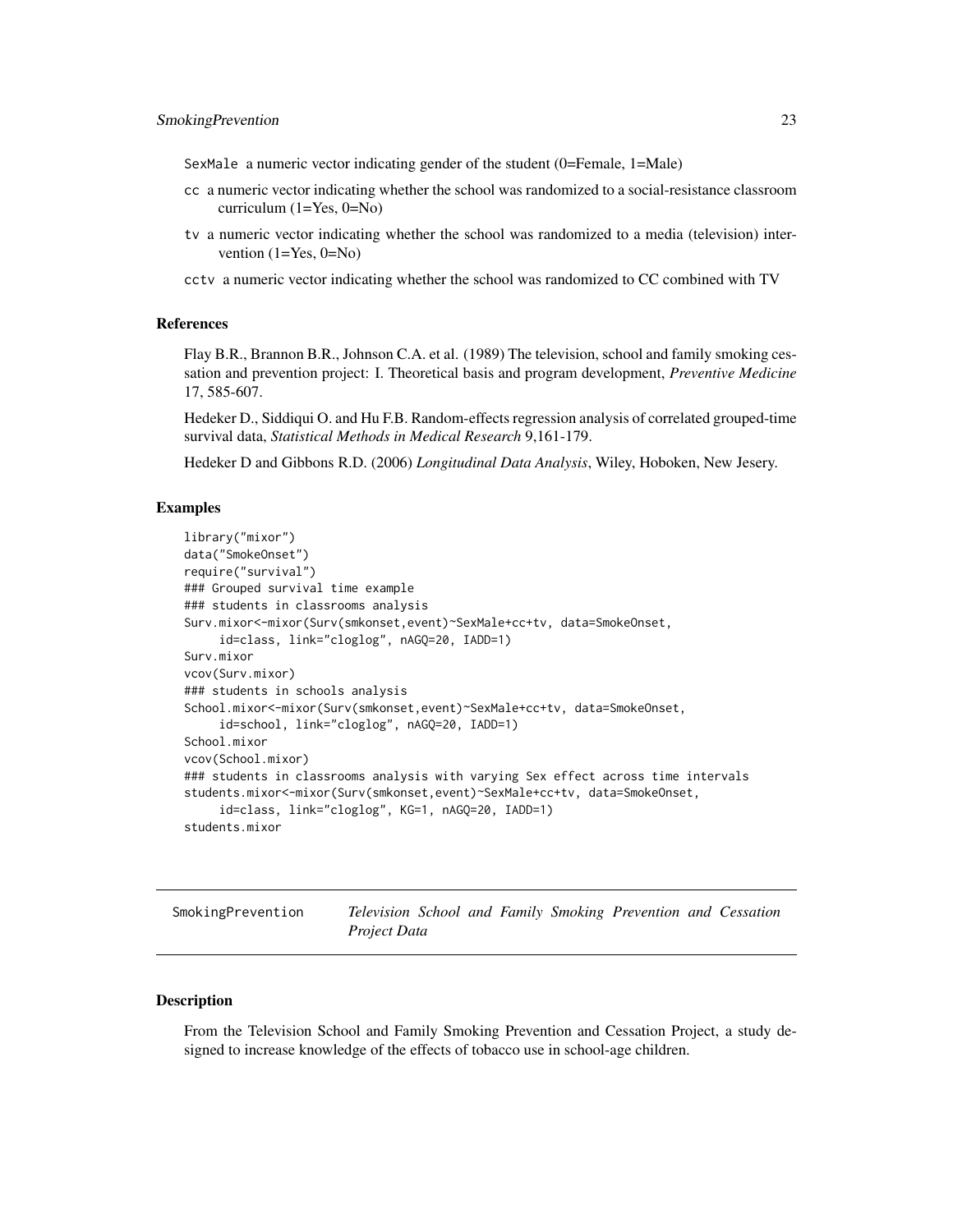```
data(SmokingPrevention)
```
#### Format

A data frame with 1600 observations on the following 9 variables.

school a numeric vector identifying the Los Angeles school

class a numeric vector identifying classroom

- thksord a numeric vector reflecting quartiles of the post-intervention tobacco and health knowledge scale scor
- thksbin a binary version of the post-intervention tobacco and health knowledge scale score
- int a numeric vector of ones; used in the stand-alone MIXOR program to represent the intercept

thkspre the pre-intervention tobacco and health knowledge scale score

- cc a numeric vector indicating whether the school was randomized to a social-resistance classroom curriculum (1=Yes, 0=No
- tv a numeric vector indicating whether the school was randomized to a media (television) intervention  $(1=Yes, 0=No)$
- cctv a numeric vector indicating whether the school was randomized to CC combined with TV

# References

Flay B.R., Brannon B.R., Johnson C.A. et al. (1988) The television, school and family smoking cessation and prevention project: I. Theoretical basis and program development, *Preventive Medicine* 17, 585-607.

Hedeker D. and Gibbons R.D. (1996) A computer program for mixed-effects ordinal regression analysis. *Computer Methods and Programs in Biomedicine* 49, 157-176.

Hedeker D and Gibbons R.D. (2006) *Longitudinal Data Analysis*, Wiley, Hoboken, New Jesery.

```
library("mixor")
data("SmokingPrevention")
# sort dataset by id; note for these data sorting by class will also sort by school
SmokingPrevention<-SmokingPrevention[order(SmokingPrevention$class),]
# school model
Fitted.school<-mixor(thksord~thkspre+cc+tv+cctv, data=SmokingPrevention,
     id=school, link="logit")
summary(Fitted.school)
vcov(Fitted.school)
# students in classrooms analysis; not run
#Fitted.students<-mixor(thksord~thkspre+cc+tv+cctv, data=SmokingPrevention,
# id=class, link="logit")
#summary(Fitted.students)
#vcov(Fitted.students)
```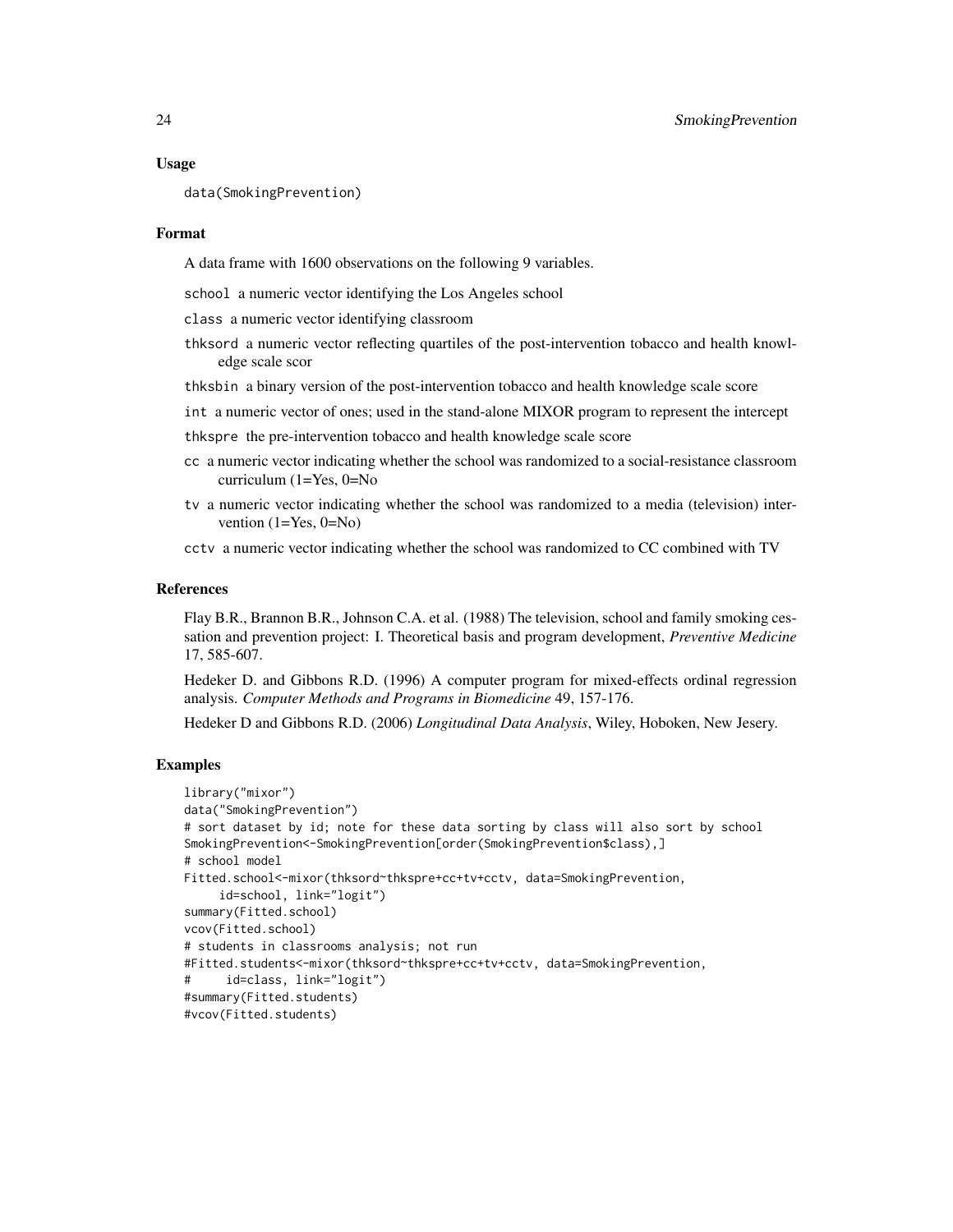<span id="page-24-1"></span><span id="page-24-0"></span>

summary method for class mixor.

#### Usage

```
## S3 method for class 'mixor'
summary(object, digits=max(3, getOption("digits") - 2),
   signif.stars=TRUE, dig.tst = max(1, min(5, digits - 1)), ...
```
#### Arguments

| object       | an object of class mixor.                                                                                                                      |
|--------------|------------------------------------------------------------------------------------------------------------------------------------------------|
| digits       | minimum number of significant digits to be used for most numbers.                                                                              |
| signif.stars | logical; if TRUE, P-values are additionally encoded visually as "significance"<br>stars" in order to help scanning of long coefficient tables. |
| dig.tst      | minimum number of significant digits for the test statistics.                                                                                  |
| $\ddotsc$    | other arguments.                                                                                                                               |

# Value

Prints the following items extracted from the fitted mixor object: the call to mixor (model formula), mode Deviance, Log-likelihood, RIDGEMAX, AIC, SBC, and model paramter estimates along with their SE, Z, and p-value.

# Author(s)

Kellie J. Archer, Donald Hedeker, Rachel Nordgren, Robert D. Gibbons

# See Also

See Also [mixor](#page-11-1), [print.mixor](#page-19-1), [coef.mixor](#page-5-1)

```
library("mixor")
data("schizophrenia")
### Random intercept
SCHIZO1.fit<-mixor(imps79o ~ TxDrug + SqrtWeek + TxSWeek, data=schizophrenia,
     id=id, link="probit")
summary(SCHIZO1.fit)
```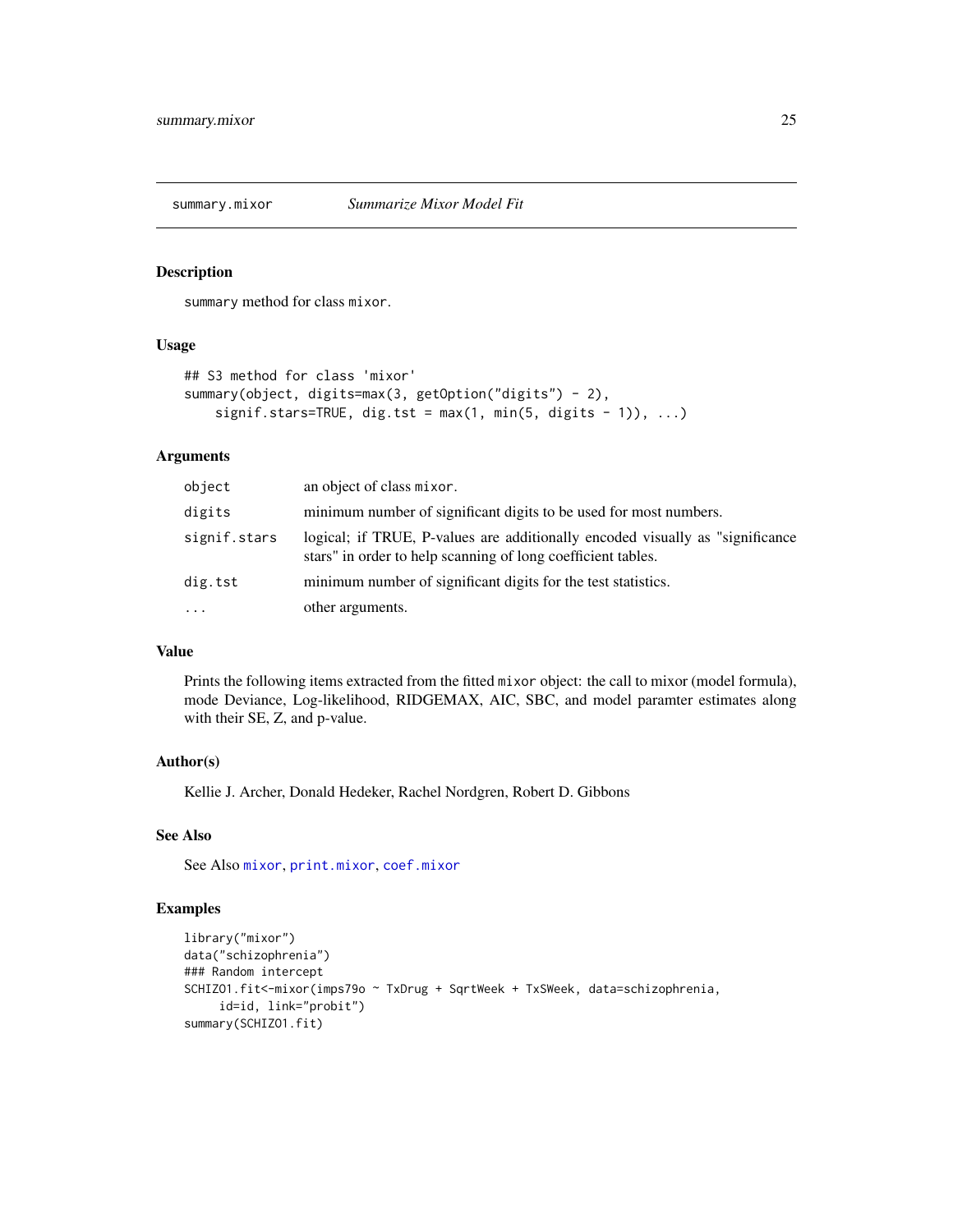<span id="page-25-1"></span><span id="page-25-0"></span>

Returns the variance-covariance matrix of a fitted mixor model object.

# Usage

```
## S3 method for class 'mixor'
vcov(object, ...)
```
# Arguments

| object | a mixor object.  |
|--------|------------------|
| .      | other arguments. |

# Value

A matrix of the estimated covariances between the parameter estimates in the model.

# Author(s)

Kellie J. Archer, Donald Hedeker, Rachel Nordgren, Robert D. Gibbons

# See Also

See Also as [mixor](#page-11-1), [summary.mixor](#page-24-1)

```
library("mixor")
data("schizophrenia")
### Random intercept
SCHIZO1.fit<-mixor(imps79o ~ TxDrug + SqrtWeek + TxSWeek, data=schizophrenia,
     id=id, link="probit")
summary(SCHIZO1.fit)
vcov(SCHIZO1.fit)
```